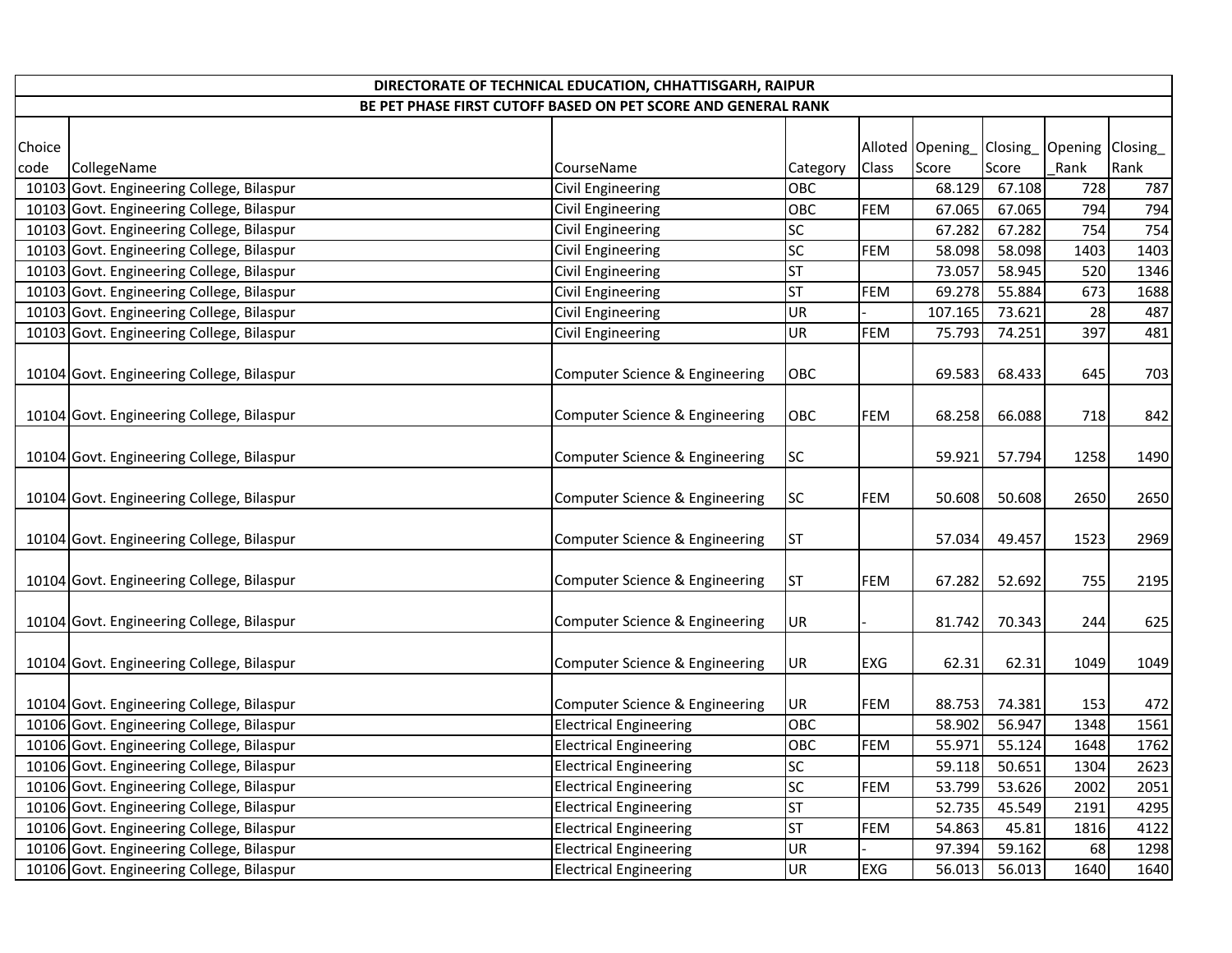| Choice |                                           |                                             |           |            | Alloted Opening | Closing | Opening Closing |       |
|--------|-------------------------------------------|---------------------------------------------|-----------|------------|-----------------|---------|-----------------|-------|
| code   | CollegeName                               | CourseName                                  | Category  | Class      | Score           | Score   | Rank            | Rank  |
|        | 10106 Govt. Engineering College, Bilaspur | <b>Electrical Engineering</b>               | UR        | <b>FEM</b> | 94.029          | 59.879  | 99              | 1263  |
|        |                                           |                                             |           |            |                 |         |                 |       |
|        |                                           | Electronics & Telecommunications            |           |            |                 |         |                 |       |
|        | 10107 Govt. Engineering College, Bilaspur | Engineering                                 | OBC       |            | 53.756          | 51.802  | 2004            | 2328  |
|        |                                           |                                             |           |            |                 |         |                 |       |
|        |                                           | Electronics & Telecommunications            |           |            |                 |         |                 |       |
|        | 10107 Govt. Engineering College, Bilaspur | Engineering                                 | OBC       | FEM        | 52.823          | 51.976  | 2134            | 2255  |
|        |                                           |                                             |           |            |                 |         |                 |       |
|        |                                           | Electronics & Telecommunications            |           |            |                 |         |                 |       |
|        | 10107 Govt. Engineering College, Bilaspur | Engineering                                 | SC        |            | 47.504          | 45.723  | 3605            | 4140  |
|        |                                           |                                             |           |            |                 |         |                 |       |
|        |                                           | Electronics & Telecommunications            |           |            |                 |         |                 |       |
|        | 10107 Govt. Engineering College, Bilaspur | Engineering                                 | SC        | <b>FEM</b> | 47.721          | 47.721  | 3371            | 3371  |
|        |                                           |                                             |           |            |                 |         |                 |       |
|        |                                           | Electronics & Telecommunications            |           |            |                 |         |                 |       |
|        | 10107 Govt. Engineering College, Bilaspur | Engineering                                 | <b>ST</b> |            | 44.399          | 36.149  | 5027            | 10940 |
|        |                                           |                                             |           |            |                 |         |                 |       |
|        |                                           | <b>Electronics &amp; Telecommunications</b> |           |            |                 |         |                 |       |
|        | 10107 Govt. Engineering College, Bilaspur | Engineering                                 | ST        | FEM        | 44.443          | 33.13   | 4958            | 12785 |
|        |                                           |                                             |           |            |                 |         |                 |       |
|        |                                           | Electronics & Telecommunications            |           |            |                 |         |                 |       |
|        | 10107 Govt. Engineering College, Bilaspur | Engineering                                 | UR        |            | 87.516          | 53.887  | 164             | 1951  |
|        |                                           |                                             |           |            |                 |         |                 |       |
|        |                                           | Electronics & Telecommunications            |           |            |                 |         |                 |       |
|        | 10107 Govt. Engineering College, Bilaspur | Engineering                                 | UR        | EXG        | 45.419          | 45.419  | 4503            | 4503  |
|        |                                           |                                             |           |            |                 |         |                 |       |
|        |                                           | Electronics & Telecommunications            |           |            |                 |         |                 |       |
|        | 10107 Govt. Engineering College, Bilaspur | Engineering                                 | UR        | FEM        | 94.203          | 56.948  | 95              | 1559  |
|        | 10109 Govt. Engineering College, Bilaspur | <b>Information Technology</b>               | OBC       |            | 56.687          | 55.623  | 1616            | 1755  |
|        | 10109 Govt. Engineering College, Bilaspur | <b>Information Technology</b>               | OBC       | FEM        | 56.817          | 55.796  | 1594            | 1720  |
|        | 10109 Govt. Engineering College, Bilaspur | <b>Information Technology</b>               | SC        |            | 55.753          | 49.674  | 1733            | 2813  |
|        | 10109 Govt. Engineering College, Bilaspur | <b>Information Technology</b>               | SC        | <b>FEM</b> | 41.467          | 41.467  | 6646            | 6646  |
|        | 10109 Govt. Engineering College, Bilaspur | <b>Information Technology</b>               | <b>ST</b> |            | 42.487          | 39.297  | 5998            | 8454  |
|        | 10109 Govt. Engineering College, Bilaspur | Information Technology                      | <b>ST</b> | FEM        | 46.352          | 43.466  | 4103            | 5431  |
|        | 10109 Govt. Engineering College, Bilaspur | Information Technology                      | UR        |            | 68.302          | 56.991  | 715             | 1544  |
|        | 10109 Govt. Engineering College, Bilaspur | Information Technology                      | UR        | EXG        | 31.09           | 31.09   | 13627           | 13627 |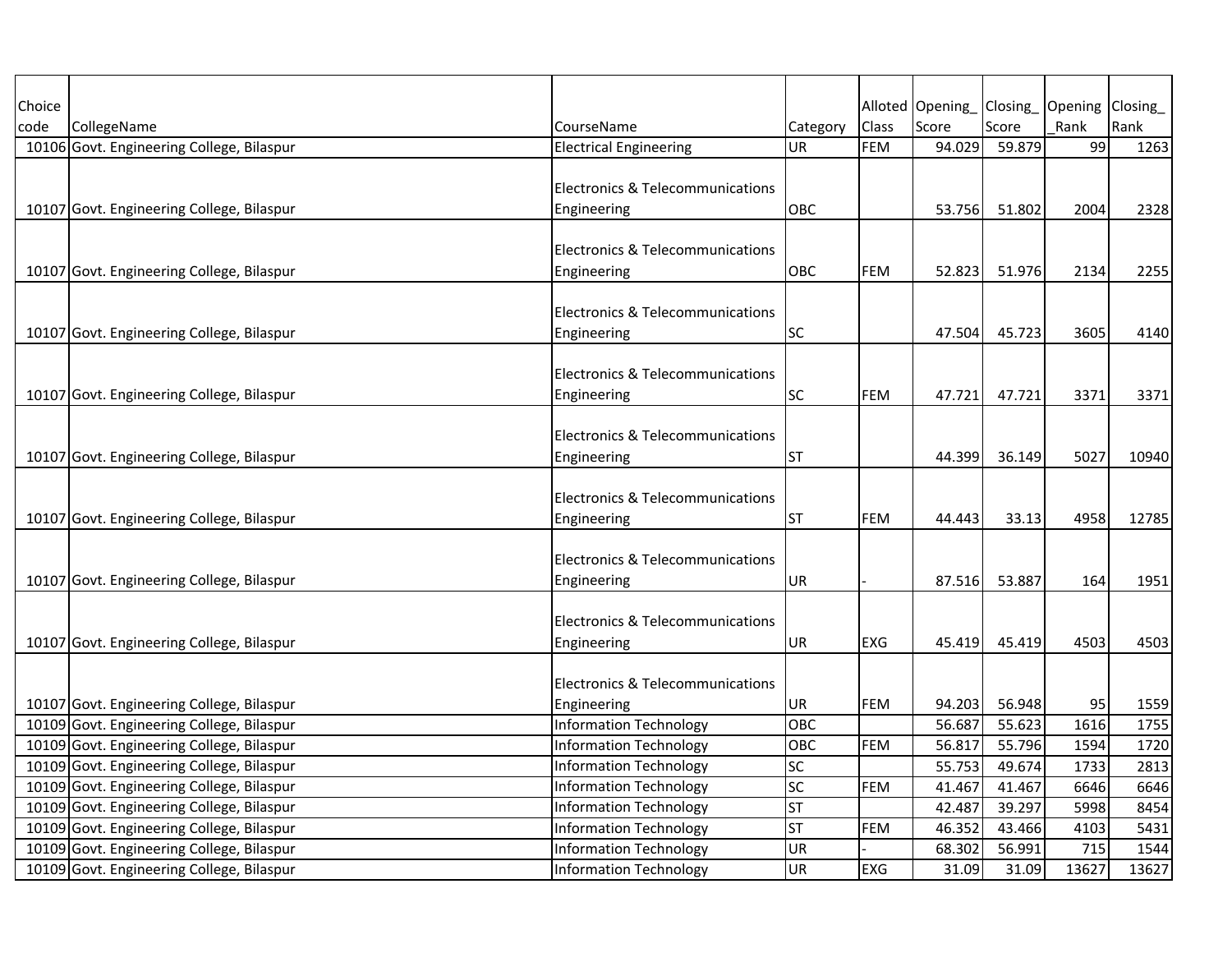| Alloted Opening<br>Opening<br>Closing<br>Class<br>Score<br>Score<br>Rank<br>Rank<br>code<br>CollegeName<br>CourseName<br>Category<br><b>FEM</b><br>68.433<br>57.881<br>702<br>10109 Govt. Engineering College, Bilaspur<br>UR<br>1462<br><b>Information Technology</b><br>10110 Govt. Engineering College, Bilaspur<br>OBC<br>59.075<br>58.989<br>1313<br>1333<br><b>Mechanical Engineering</b><br>OBC<br>2383<br>10110 Govt. Engineering College, Bilaspur<br><b>FEM</b><br>52.736<br>51.715<br>2181<br><b>Mechanical Engineering</b><br>SC<br>51.672<br>2532<br>10110 Govt. Engineering College, Bilaspur<br><b>Mechanical Engineering</b><br>50.782<br>2396<br>SC<br>46.656<br>3784<br>3784<br>10110 Govt. Engineering College, Bilaspur<br><b>Mechanical Engineering</b><br><b>FEM</b><br>46.656<br>4333<br><b>ST</b><br>51.845<br>45.549<br>2307<br>10110 Govt. Engineering College, Bilaspur<br><b>Mechanical Engineering</b><br><b>ST</b><br>FEM<br>48.568<br>41.337<br>3206<br>6988<br>10110 Govt. Engineering College, Bilaspur<br><b>Mechanical Engineering</b><br><b>UR</b><br>920<br>1229<br>10110 Govt. Engineering College, Bilaspur<br>64.177<br>60.095<br><b>Mechanical Engineering</b><br>UR<br>EXG<br>2273<br>2273<br>10110 Govt. Engineering College, Bilaspur<br>51.889<br>51.889<br><b>Mechanical Engineering</b><br>957<br>2098<br>10110 Govt. Engineering College, Bilaspur<br><b>Mechanical Engineering</b><br><b>UR</b><br><b>FEM</b><br>64.003<br>52.91<br>2056<br>OBC<br>53.756<br>53.582<br>2009<br>10113 Govt. Engineering College, Bilaspur<br><b>Mining Engineering</b><br><b>FEM</b><br>48.611<br>3138<br>10113 Govt. Engineering College, Bilaspur<br>OBC<br>48.611<br>3138<br><b>Mining Engineering</b><br>SC<br>10113 Govt. Engineering College, Bilaspur<br>51.889<br>51.889<br>2285<br>2285<br><b>Mining Engineering</b><br>SC<br>3388<br>10113 Govt. Engineering College, Bilaspur<br><b>FEM</b><br>47.677<br>47.677<br>3388<br><b>Mining Engineering</b><br>3947<br>10113 Govt. Engineering College, Bilaspur<br>ST<br>50.868<br>46.527<br>2494<br><b>Mining Engineering</b><br><b>ST</b><br><b>FEM</b><br>44.528<br>6138<br>10113 Govt. Engineering College, Bilaspur<br>42.445<br>4812<br><b>Mining Engineering</b><br><b>UR</b><br>70.56<br>53.799<br>611<br>1990<br>10113 Govt. Engineering College, Bilaspur<br><b>Mining Engineering</b><br><b>FEM</b><br>51.802<br>2331<br>10113 Govt. Engineering College, Bilaspur<br><b>Mining Engineering</b><br>UR<br>51.802<br>2324<br>2077<br>10203 Govt. Engineering College, Jagdalpur<br><b>Civil Engineering</b><br>OBC<br>55.971<br>52.995<br>1654<br>10203 Govt. Engineering College, Jagdalpur<br>OBC<br><b>FEM</b><br>54.647<br>53.886<br>1887<br>1957<br>Civil Engineering<br>SC<br>56.057<br>1633<br>2265<br>10203 Govt. Engineering College, Jagdalpur<br>Civil Engineering<br>51.932<br>SC<br>3094<br><b>FEM</b><br>52.649<br>48.654<br>2215<br>10203 Govt. Engineering College, Jagdalpur<br>Civil Engineering<br><b>ST</b><br>54.733<br>1862<br>3281<br>10203 Govt. Engineering College, Jagdalpur<br>48.48<br>Civil Engineering<br><b>ST</b><br><b>FEM</b><br>10203 Govt. Engineering College, Jagdalpur<br>Civil Engineering<br>53.843<br>50.651<br>1970<br>2637<br>1629<br>10203 Govt. Engineering College, Jagdalpur<br><b>UR</b><br>72.384<br>56.144<br>542<br>Civil Engineering<br><b>UR</b><br>10203 Govt. Engineering College, Jagdalpur<br><b>EXG</b><br>31.046<br>13686<br>13686<br>Civil Engineering<br>31.046<br><b>FEM</b><br>66.392<br>1314<br>10203 Govt. Engineering College, Jagdalpur<br><b>UR</b><br>59.075<br>809<br>Civil Engineering<br><b>UR</b><br>PHG<br>31.133<br>13594<br>13594<br>10203 Govt. Engineering College, Jagdalpur<br>Civil Engineering<br>31.133<br>52.822<br>10206 Govt. Engineering College, Jagdalpur<br><b>Electrical Engineering</b><br>OBC<br>52.649<br>2143<br>2219<br><b>FEM</b><br>OBC<br>49.588<br>49.588<br>2892<br>2892<br>10206 Govt. Engineering College, Jagdalpur<br><b>Electrical Engineering</b><br>SC<br>3045<br>10206 Govt. Engineering College, Jagdalpur<br>49.544<br>48.697<br>2938<br><b>Electrical Engineering</b><br>SC<br>10206 Govt. Engineering College, Jagdalpur<br><b>FEM</b><br>49.675<br>49.675<br>2807<br>2807<br><b>Electrical Engineering</b><br><b>ST</b><br>48.61<br>45.42<br>3156<br>4494<br>10206 Govt. Engineering College, Jagdalpur<br><b>Electrical Engineering</b><br><b>ST</b><br><b>FEM</b><br>4916<br>10206 Govt. Engineering College, Jagdalpur<br>45.549<br>44.486<br>4307<br><b>Electrical Engineering</b><br><b>UR</b><br>81.871<br>52.91<br>2096<br>10206 Govt. Engineering College, Jagdalpur<br><b>Electrical Engineering</b><br>240<br>10206 Govt. Engineering College, Jagdalpur |        |                               |           |     |        |        |      |         |
|--------------------------------------------------------------------------------------------------------------------------------------------------------------------------------------------------------------------------------------------------------------------------------------------------------------------------------------------------------------------------------------------------------------------------------------------------------------------------------------------------------------------------------------------------------------------------------------------------------------------------------------------------------------------------------------------------------------------------------------------------------------------------------------------------------------------------------------------------------------------------------------------------------------------------------------------------------------------------------------------------------------------------------------------------------------------------------------------------------------------------------------------------------------------------------------------------------------------------------------------------------------------------------------------------------------------------------------------------------------------------------------------------------------------------------------------------------------------------------------------------------------------------------------------------------------------------------------------------------------------------------------------------------------------------------------------------------------------------------------------------------------------------------------------------------------------------------------------------------------------------------------------------------------------------------------------------------------------------------------------------------------------------------------------------------------------------------------------------------------------------------------------------------------------------------------------------------------------------------------------------------------------------------------------------------------------------------------------------------------------------------------------------------------------------------------------------------------------------------------------------------------------------------------------------------------------------------------------------------------------------------------------------------------------------------------------------------------------------------------------------------------------------------------------------------------------------------------------------------------------------------------------------------------------------------------------------------------------------------------------------------------------------------------------------------------------------------------------------------------------------------------------------------------------------------------------------------------------------------------------------------------------------------------------------------------------------------------------------------------------------------------------------------------------------------------------------------------------------------------------------------------------------------------------------------------------------------------------------------------------------------------------------------------------------------------------------------------------------------------------------------------------------------------------------------------------------------------------------------------------------------------------------------------------------------------------------------------------------------------------------------------------------------------------------------------------------------------------------------------------------------------------------------------------------------------------------------------------------------------------------------------------------------------------------------------------------------------------------------------------------------------------------------------------------------------------------------------------------------------------------------------------------------------------------------------------------------------------------------------------------------------------------------------------------------------------------------------------------------------------------------------------------------------|--------|-------------------------------|-----------|-----|--------|--------|------|---------|
|                                                                                                                                                                                                                                                                                                                                                                                                                                                                                                                                                                                                                                                                                                                                                                                                                                                                                                                                                                                                                                                                                                                                                                                                                                                                                                                                                                                                                                                                                                                                                                                                                                                                                                                                                                                                                                                                                                                                                                                                                                                                                                                                                                                                                                                                                                                                                                                                                                                                                                                                                                                                                                                                                                                                                                                                                                                                                                                                                                                                                                                                                                                                                                                                                                                                                                                                                                                                                                                                                                                                                                                                                                                                                                                                                                                                                                                                                                                                                                                                                                                                                                                                                                                                                                                                                                                                                                                                                                                                                                                                                                                                                                                                                                                                                                                      | Choice |                               |           |     |        |        |      | Closing |
|                                                                                                                                                                                                                                                                                                                                                                                                                                                                                                                                                                                                                                                                                                                                                                                                                                                                                                                                                                                                                                                                                                                                                                                                                                                                                                                                                                                                                                                                                                                                                                                                                                                                                                                                                                                                                                                                                                                                                                                                                                                                                                                                                                                                                                                                                                                                                                                                                                                                                                                                                                                                                                                                                                                                                                                                                                                                                                                                                                                                                                                                                                                                                                                                                                                                                                                                                                                                                                                                                                                                                                                                                                                                                                                                                                                                                                                                                                                                                                                                                                                                                                                                                                                                                                                                                                                                                                                                                                                                                                                                                                                                                                                                                                                                                                                      |        |                               |           |     |        |        |      |         |
|                                                                                                                                                                                                                                                                                                                                                                                                                                                                                                                                                                                                                                                                                                                                                                                                                                                                                                                                                                                                                                                                                                                                                                                                                                                                                                                                                                                                                                                                                                                                                                                                                                                                                                                                                                                                                                                                                                                                                                                                                                                                                                                                                                                                                                                                                                                                                                                                                                                                                                                                                                                                                                                                                                                                                                                                                                                                                                                                                                                                                                                                                                                                                                                                                                                                                                                                                                                                                                                                                                                                                                                                                                                                                                                                                                                                                                                                                                                                                                                                                                                                                                                                                                                                                                                                                                                                                                                                                                                                                                                                                                                                                                                                                                                                                                                      |        |                               |           |     |        |        |      |         |
|                                                                                                                                                                                                                                                                                                                                                                                                                                                                                                                                                                                                                                                                                                                                                                                                                                                                                                                                                                                                                                                                                                                                                                                                                                                                                                                                                                                                                                                                                                                                                                                                                                                                                                                                                                                                                                                                                                                                                                                                                                                                                                                                                                                                                                                                                                                                                                                                                                                                                                                                                                                                                                                                                                                                                                                                                                                                                                                                                                                                                                                                                                                                                                                                                                                                                                                                                                                                                                                                                                                                                                                                                                                                                                                                                                                                                                                                                                                                                                                                                                                                                                                                                                                                                                                                                                                                                                                                                                                                                                                                                                                                                                                                                                                                                                                      |        |                               |           |     |        |        |      |         |
|                                                                                                                                                                                                                                                                                                                                                                                                                                                                                                                                                                                                                                                                                                                                                                                                                                                                                                                                                                                                                                                                                                                                                                                                                                                                                                                                                                                                                                                                                                                                                                                                                                                                                                                                                                                                                                                                                                                                                                                                                                                                                                                                                                                                                                                                                                                                                                                                                                                                                                                                                                                                                                                                                                                                                                                                                                                                                                                                                                                                                                                                                                                                                                                                                                                                                                                                                                                                                                                                                                                                                                                                                                                                                                                                                                                                                                                                                                                                                                                                                                                                                                                                                                                                                                                                                                                                                                                                                                                                                                                                                                                                                                                                                                                                                                                      |        |                               |           |     |        |        |      |         |
|                                                                                                                                                                                                                                                                                                                                                                                                                                                                                                                                                                                                                                                                                                                                                                                                                                                                                                                                                                                                                                                                                                                                                                                                                                                                                                                                                                                                                                                                                                                                                                                                                                                                                                                                                                                                                                                                                                                                                                                                                                                                                                                                                                                                                                                                                                                                                                                                                                                                                                                                                                                                                                                                                                                                                                                                                                                                                                                                                                                                                                                                                                                                                                                                                                                                                                                                                                                                                                                                                                                                                                                                                                                                                                                                                                                                                                                                                                                                                                                                                                                                                                                                                                                                                                                                                                                                                                                                                                                                                                                                                                                                                                                                                                                                                                                      |        |                               |           |     |        |        |      |         |
|                                                                                                                                                                                                                                                                                                                                                                                                                                                                                                                                                                                                                                                                                                                                                                                                                                                                                                                                                                                                                                                                                                                                                                                                                                                                                                                                                                                                                                                                                                                                                                                                                                                                                                                                                                                                                                                                                                                                                                                                                                                                                                                                                                                                                                                                                                                                                                                                                                                                                                                                                                                                                                                                                                                                                                                                                                                                                                                                                                                                                                                                                                                                                                                                                                                                                                                                                                                                                                                                                                                                                                                                                                                                                                                                                                                                                                                                                                                                                                                                                                                                                                                                                                                                                                                                                                                                                                                                                                                                                                                                                                                                                                                                                                                                                                                      |        |                               |           |     |        |        |      |         |
|                                                                                                                                                                                                                                                                                                                                                                                                                                                                                                                                                                                                                                                                                                                                                                                                                                                                                                                                                                                                                                                                                                                                                                                                                                                                                                                                                                                                                                                                                                                                                                                                                                                                                                                                                                                                                                                                                                                                                                                                                                                                                                                                                                                                                                                                                                                                                                                                                                                                                                                                                                                                                                                                                                                                                                                                                                                                                                                                                                                                                                                                                                                                                                                                                                                                                                                                                                                                                                                                                                                                                                                                                                                                                                                                                                                                                                                                                                                                                                                                                                                                                                                                                                                                                                                                                                                                                                                                                                                                                                                                                                                                                                                                                                                                                                                      |        |                               |           |     |        |        |      |         |
|                                                                                                                                                                                                                                                                                                                                                                                                                                                                                                                                                                                                                                                                                                                                                                                                                                                                                                                                                                                                                                                                                                                                                                                                                                                                                                                                                                                                                                                                                                                                                                                                                                                                                                                                                                                                                                                                                                                                                                                                                                                                                                                                                                                                                                                                                                                                                                                                                                                                                                                                                                                                                                                                                                                                                                                                                                                                                                                                                                                                                                                                                                                                                                                                                                                                                                                                                                                                                                                                                                                                                                                                                                                                                                                                                                                                                                                                                                                                                                                                                                                                                                                                                                                                                                                                                                                                                                                                                                                                                                                                                                                                                                                                                                                                                                                      |        |                               |           |     |        |        |      |         |
|                                                                                                                                                                                                                                                                                                                                                                                                                                                                                                                                                                                                                                                                                                                                                                                                                                                                                                                                                                                                                                                                                                                                                                                                                                                                                                                                                                                                                                                                                                                                                                                                                                                                                                                                                                                                                                                                                                                                                                                                                                                                                                                                                                                                                                                                                                                                                                                                                                                                                                                                                                                                                                                                                                                                                                                                                                                                                                                                                                                                                                                                                                                                                                                                                                                                                                                                                                                                                                                                                                                                                                                                                                                                                                                                                                                                                                                                                                                                                                                                                                                                                                                                                                                                                                                                                                                                                                                                                                                                                                                                                                                                                                                                                                                                                                                      |        |                               |           |     |        |        |      |         |
|                                                                                                                                                                                                                                                                                                                                                                                                                                                                                                                                                                                                                                                                                                                                                                                                                                                                                                                                                                                                                                                                                                                                                                                                                                                                                                                                                                                                                                                                                                                                                                                                                                                                                                                                                                                                                                                                                                                                                                                                                                                                                                                                                                                                                                                                                                                                                                                                                                                                                                                                                                                                                                                                                                                                                                                                                                                                                                                                                                                                                                                                                                                                                                                                                                                                                                                                                                                                                                                                                                                                                                                                                                                                                                                                                                                                                                                                                                                                                                                                                                                                                                                                                                                                                                                                                                                                                                                                                                                                                                                                                                                                                                                                                                                                                                                      |        |                               |           |     |        |        |      |         |
|                                                                                                                                                                                                                                                                                                                                                                                                                                                                                                                                                                                                                                                                                                                                                                                                                                                                                                                                                                                                                                                                                                                                                                                                                                                                                                                                                                                                                                                                                                                                                                                                                                                                                                                                                                                                                                                                                                                                                                                                                                                                                                                                                                                                                                                                                                                                                                                                                                                                                                                                                                                                                                                                                                                                                                                                                                                                                                                                                                                                                                                                                                                                                                                                                                                                                                                                                                                                                                                                                                                                                                                                                                                                                                                                                                                                                                                                                                                                                                                                                                                                                                                                                                                                                                                                                                                                                                                                                                                                                                                                                                                                                                                                                                                                                                                      |        |                               |           |     |        |        |      |         |
|                                                                                                                                                                                                                                                                                                                                                                                                                                                                                                                                                                                                                                                                                                                                                                                                                                                                                                                                                                                                                                                                                                                                                                                                                                                                                                                                                                                                                                                                                                                                                                                                                                                                                                                                                                                                                                                                                                                                                                                                                                                                                                                                                                                                                                                                                                                                                                                                                                                                                                                                                                                                                                                                                                                                                                                                                                                                                                                                                                                                                                                                                                                                                                                                                                                                                                                                                                                                                                                                                                                                                                                                                                                                                                                                                                                                                                                                                                                                                                                                                                                                                                                                                                                                                                                                                                                                                                                                                                                                                                                                                                                                                                                                                                                                                                                      |        |                               |           |     |        |        |      |         |
|                                                                                                                                                                                                                                                                                                                                                                                                                                                                                                                                                                                                                                                                                                                                                                                                                                                                                                                                                                                                                                                                                                                                                                                                                                                                                                                                                                                                                                                                                                                                                                                                                                                                                                                                                                                                                                                                                                                                                                                                                                                                                                                                                                                                                                                                                                                                                                                                                                                                                                                                                                                                                                                                                                                                                                                                                                                                                                                                                                                                                                                                                                                                                                                                                                                                                                                                                                                                                                                                                                                                                                                                                                                                                                                                                                                                                                                                                                                                                                                                                                                                                                                                                                                                                                                                                                                                                                                                                                                                                                                                                                                                                                                                                                                                                                                      |        |                               |           |     |        |        |      |         |
|                                                                                                                                                                                                                                                                                                                                                                                                                                                                                                                                                                                                                                                                                                                                                                                                                                                                                                                                                                                                                                                                                                                                                                                                                                                                                                                                                                                                                                                                                                                                                                                                                                                                                                                                                                                                                                                                                                                                                                                                                                                                                                                                                                                                                                                                                                                                                                                                                                                                                                                                                                                                                                                                                                                                                                                                                                                                                                                                                                                                                                                                                                                                                                                                                                                                                                                                                                                                                                                                                                                                                                                                                                                                                                                                                                                                                                                                                                                                                                                                                                                                                                                                                                                                                                                                                                                                                                                                                                                                                                                                                                                                                                                                                                                                                                                      |        |                               |           |     |        |        |      |         |
|                                                                                                                                                                                                                                                                                                                                                                                                                                                                                                                                                                                                                                                                                                                                                                                                                                                                                                                                                                                                                                                                                                                                                                                                                                                                                                                                                                                                                                                                                                                                                                                                                                                                                                                                                                                                                                                                                                                                                                                                                                                                                                                                                                                                                                                                                                                                                                                                                                                                                                                                                                                                                                                                                                                                                                                                                                                                                                                                                                                                                                                                                                                                                                                                                                                                                                                                                                                                                                                                                                                                                                                                                                                                                                                                                                                                                                                                                                                                                                                                                                                                                                                                                                                                                                                                                                                                                                                                                                                                                                                                                                                                                                                                                                                                                                                      |        |                               |           |     |        |        |      |         |
|                                                                                                                                                                                                                                                                                                                                                                                                                                                                                                                                                                                                                                                                                                                                                                                                                                                                                                                                                                                                                                                                                                                                                                                                                                                                                                                                                                                                                                                                                                                                                                                                                                                                                                                                                                                                                                                                                                                                                                                                                                                                                                                                                                                                                                                                                                                                                                                                                                                                                                                                                                                                                                                                                                                                                                                                                                                                                                                                                                                                                                                                                                                                                                                                                                                                                                                                                                                                                                                                                                                                                                                                                                                                                                                                                                                                                                                                                                                                                                                                                                                                                                                                                                                                                                                                                                                                                                                                                                                                                                                                                                                                                                                                                                                                                                                      |        |                               |           |     |        |        |      |         |
|                                                                                                                                                                                                                                                                                                                                                                                                                                                                                                                                                                                                                                                                                                                                                                                                                                                                                                                                                                                                                                                                                                                                                                                                                                                                                                                                                                                                                                                                                                                                                                                                                                                                                                                                                                                                                                                                                                                                                                                                                                                                                                                                                                                                                                                                                                                                                                                                                                                                                                                                                                                                                                                                                                                                                                                                                                                                                                                                                                                                                                                                                                                                                                                                                                                                                                                                                                                                                                                                                                                                                                                                                                                                                                                                                                                                                                                                                                                                                                                                                                                                                                                                                                                                                                                                                                                                                                                                                                                                                                                                                                                                                                                                                                                                                                                      |        |                               |           |     |        |        |      |         |
|                                                                                                                                                                                                                                                                                                                                                                                                                                                                                                                                                                                                                                                                                                                                                                                                                                                                                                                                                                                                                                                                                                                                                                                                                                                                                                                                                                                                                                                                                                                                                                                                                                                                                                                                                                                                                                                                                                                                                                                                                                                                                                                                                                                                                                                                                                                                                                                                                                                                                                                                                                                                                                                                                                                                                                                                                                                                                                                                                                                                                                                                                                                                                                                                                                                                                                                                                                                                                                                                                                                                                                                                                                                                                                                                                                                                                                                                                                                                                                                                                                                                                                                                                                                                                                                                                                                                                                                                                                                                                                                                                                                                                                                                                                                                                                                      |        |                               |           |     |        |        |      |         |
|                                                                                                                                                                                                                                                                                                                                                                                                                                                                                                                                                                                                                                                                                                                                                                                                                                                                                                                                                                                                                                                                                                                                                                                                                                                                                                                                                                                                                                                                                                                                                                                                                                                                                                                                                                                                                                                                                                                                                                                                                                                                                                                                                                                                                                                                                                                                                                                                                                                                                                                                                                                                                                                                                                                                                                                                                                                                                                                                                                                                                                                                                                                                                                                                                                                                                                                                                                                                                                                                                                                                                                                                                                                                                                                                                                                                                                                                                                                                                                                                                                                                                                                                                                                                                                                                                                                                                                                                                                                                                                                                                                                                                                                                                                                                                                                      |        |                               |           |     |        |        |      |         |
|                                                                                                                                                                                                                                                                                                                                                                                                                                                                                                                                                                                                                                                                                                                                                                                                                                                                                                                                                                                                                                                                                                                                                                                                                                                                                                                                                                                                                                                                                                                                                                                                                                                                                                                                                                                                                                                                                                                                                                                                                                                                                                                                                                                                                                                                                                                                                                                                                                                                                                                                                                                                                                                                                                                                                                                                                                                                                                                                                                                                                                                                                                                                                                                                                                                                                                                                                                                                                                                                                                                                                                                                                                                                                                                                                                                                                                                                                                                                                                                                                                                                                                                                                                                                                                                                                                                                                                                                                                                                                                                                                                                                                                                                                                                                                                                      |        |                               |           |     |        |        |      |         |
|                                                                                                                                                                                                                                                                                                                                                                                                                                                                                                                                                                                                                                                                                                                                                                                                                                                                                                                                                                                                                                                                                                                                                                                                                                                                                                                                                                                                                                                                                                                                                                                                                                                                                                                                                                                                                                                                                                                                                                                                                                                                                                                                                                                                                                                                                                                                                                                                                                                                                                                                                                                                                                                                                                                                                                                                                                                                                                                                                                                                                                                                                                                                                                                                                                                                                                                                                                                                                                                                                                                                                                                                                                                                                                                                                                                                                                                                                                                                                                                                                                                                                                                                                                                                                                                                                                                                                                                                                                                                                                                                                                                                                                                                                                                                                                                      |        |                               |           |     |        |        |      |         |
|                                                                                                                                                                                                                                                                                                                                                                                                                                                                                                                                                                                                                                                                                                                                                                                                                                                                                                                                                                                                                                                                                                                                                                                                                                                                                                                                                                                                                                                                                                                                                                                                                                                                                                                                                                                                                                                                                                                                                                                                                                                                                                                                                                                                                                                                                                                                                                                                                                                                                                                                                                                                                                                                                                                                                                                                                                                                                                                                                                                                                                                                                                                                                                                                                                                                                                                                                                                                                                                                                                                                                                                                                                                                                                                                                                                                                                                                                                                                                                                                                                                                                                                                                                                                                                                                                                                                                                                                                                                                                                                                                                                                                                                                                                                                                                                      |        |                               |           |     |        |        |      |         |
|                                                                                                                                                                                                                                                                                                                                                                                                                                                                                                                                                                                                                                                                                                                                                                                                                                                                                                                                                                                                                                                                                                                                                                                                                                                                                                                                                                                                                                                                                                                                                                                                                                                                                                                                                                                                                                                                                                                                                                                                                                                                                                                                                                                                                                                                                                                                                                                                                                                                                                                                                                                                                                                                                                                                                                                                                                                                                                                                                                                                                                                                                                                                                                                                                                                                                                                                                                                                                                                                                                                                                                                                                                                                                                                                                                                                                                                                                                                                                                                                                                                                                                                                                                                                                                                                                                                                                                                                                                                                                                                                                                                                                                                                                                                                                                                      |        |                               |           |     |        |        |      |         |
|                                                                                                                                                                                                                                                                                                                                                                                                                                                                                                                                                                                                                                                                                                                                                                                                                                                                                                                                                                                                                                                                                                                                                                                                                                                                                                                                                                                                                                                                                                                                                                                                                                                                                                                                                                                                                                                                                                                                                                                                                                                                                                                                                                                                                                                                                                                                                                                                                                                                                                                                                                                                                                                                                                                                                                                                                                                                                                                                                                                                                                                                                                                                                                                                                                                                                                                                                                                                                                                                                                                                                                                                                                                                                                                                                                                                                                                                                                                                                                                                                                                                                                                                                                                                                                                                                                                                                                                                                                                                                                                                                                                                                                                                                                                                                                                      |        |                               |           |     |        |        |      |         |
|                                                                                                                                                                                                                                                                                                                                                                                                                                                                                                                                                                                                                                                                                                                                                                                                                                                                                                                                                                                                                                                                                                                                                                                                                                                                                                                                                                                                                                                                                                                                                                                                                                                                                                                                                                                                                                                                                                                                                                                                                                                                                                                                                                                                                                                                                                                                                                                                                                                                                                                                                                                                                                                                                                                                                                                                                                                                                                                                                                                                                                                                                                                                                                                                                                                                                                                                                                                                                                                                                                                                                                                                                                                                                                                                                                                                                                                                                                                                                                                                                                                                                                                                                                                                                                                                                                                                                                                                                                                                                                                                                                                                                                                                                                                                                                                      |        |                               |           |     |        |        |      |         |
|                                                                                                                                                                                                                                                                                                                                                                                                                                                                                                                                                                                                                                                                                                                                                                                                                                                                                                                                                                                                                                                                                                                                                                                                                                                                                                                                                                                                                                                                                                                                                                                                                                                                                                                                                                                                                                                                                                                                                                                                                                                                                                                                                                                                                                                                                                                                                                                                                                                                                                                                                                                                                                                                                                                                                                                                                                                                                                                                                                                                                                                                                                                                                                                                                                                                                                                                                                                                                                                                                                                                                                                                                                                                                                                                                                                                                                                                                                                                                                                                                                                                                                                                                                                                                                                                                                                                                                                                                                                                                                                                                                                                                                                                                                                                                                                      |        |                               |           |     |        |        |      |         |
|                                                                                                                                                                                                                                                                                                                                                                                                                                                                                                                                                                                                                                                                                                                                                                                                                                                                                                                                                                                                                                                                                                                                                                                                                                                                                                                                                                                                                                                                                                                                                                                                                                                                                                                                                                                                                                                                                                                                                                                                                                                                                                                                                                                                                                                                                                                                                                                                                                                                                                                                                                                                                                                                                                                                                                                                                                                                                                                                                                                                                                                                                                                                                                                                                                                                                                                                                                                                                                                                                                                                                                                                                                                                                                                                                                                                                                                                                                                                                                                                                                                                                                                                                                                                                                                                                                                                                                                                                                                                                                                                                                                                                                                                                                                                                                                      |        |                               |           |     |        |        |      |         |
|                                                                                                                                                                                                                                                                                                                                                                                                                                                                                                                                                                                                                                                                                                                                                                                                                                                                                                                                                                                                                                                                                                                                                                                                                                                                                                                                                                                                                                                                                                                                                                                                                                                                                                                                                                                                                                                                                                                                                                                                                                                                                                                                                                                                                                                                                                                                                                                                                                                                                                                                                                                                                                                                                                                                                                                                                                                                                                                                                                                                                                                                                                                                                                                                                                                                                                                                                                                                                                                                                                                                                                                                                                                                                                                                                                                                                                                                                                                                                                                                                                                                                                                                                                                                                                                                                                                                                                                                                                                                                                                                                                                                                                                                                                                                                                                      |        |                               |           |     |        |        |      |         |
|                                                                                                                                                                                                                                                                                                                                                                                                                                                                                                                                                                                                                                                                                                                                                                                                                                                                                                                                                                                                                                                                                                                                                                                                                                                                                                                                                                                                                                                                                                                                                                                                                                                                                                                                                                                                                                                                                                                                                                                                                                                                                                                                                                                                                                                                                                                                                                                                                                                                                                                                                                                                                                                                                                                                                                                                                                                                                                                                                                                                                                                                                                                                                                                                                                                                                                                                                                                                                                                                                                                                                                                                                                                                                                                                                                                                                                                                                                                                                                                                                                                                                                                                                                                                                                                                                                                                                                                                                                                                                                                                                                                                                                                                                                                                                                                      |        |                               |           |     |        |        |      |         |
|                                                                                                                                                                                                                                                                                                                                                                                                                                                                                                                                                                                                                                                                                                                                                                                                                                                                                                                                                                                                                                                                                                                                                                                                                                                                                                                                                                                                                                                                                                                                                                                                                                                                                                                                                                                                                                                                                                                                                                                                                                                                                                                                                                                                                                                                                                                                                                                                                                                                                                                                                                                                                                                                                                                                                                                                                                                                                                                                                                                                                                                                                                                                                                                                                                                                                                                                                                                                                                                                                                                                                                                                                                                                                                                                                                                                                                                                                                                                                                                                                                                                                                                                                                                                                                                                                                                                                                                                                                                                                                                                                                                                                                                                                                                                                                                      |        |                               |           |     |        |        |      |         |
|                                                                                                                                                                                                                                                                                                                                                                                                                                                                                                                                                                                                                                                                                                                                                                                                                                                                                                                                                                                                                                                                                                                                                                                                                                                                                                                                                                                                                                                                                                                                                                                                                                                                                                                                                                                                                                                                                                                                                                                                                                                                                                                                                                                                                                                                                                                                                                                                                                                                                                                                                                                                                                                                                                                                                                                                                                                                                                                                                                                                                                                                                                                                                                                                                                                                                                                                                                                                                                                                                                                                                                                                                                                                                                                                                                                                                                                                                                                                                                                                                                                                                                                                                                                                                                                                                                                                                                                                                                                                                                                                                                                                                                                                                                                                                                                      |        |                               |           |     |        |        |      |         |
|                                                                                                                                                                                                                                                                                                                                                                                                                                                                                                                                                                                                                                                                                                                                                                                                                                                                                                                                                                                                                                                                                                                                                                                                                                                                                                                                                                                                                                                                                                                                                                                                                                                                                                                                                                                                                                                                                                                                                                                                                                                                                                                                                                                                                                                                                                                                                                                                                                                                                                                                                                                                                                                                                                                                                                                                                                                                                                                                                                                                                                                                                                                                                                                                                                                                                                                                                                                                                                                                                                                                                                                                                                                                                                                                                                                                                                                                                                                                                                                                                                                                                                                                                                                                                                                                                                                                                                                                                                                                                                                                                                                                                                                                                                                                                                                      |        |                               |           |     |        |        |      |         |
|                                                                                                                                                                                                                                                                                                                                                                                                                                                                                                                                                                                                                                                                                                                                                                                                                                                                                                                                                                                                                                                                                                                                                                                                                                                                                                                                                                                                                                                                                                                                                                                                                                                                                                                                                                                                                                                                                                                                                                                                                                                                                                                                                                                                                                                                                                                                                                                                                                                                                                                                                                                                                                                                                                                                                                                                                                                                                                                                                                                                                                                                                                                                                                                                                                                                                                                                                                                                                                                                                                                                                                                                                                                                                                                                                                                                                                                                                                                                                                                                                                                                                                                                                                                                                                                                                                                                                                                                                                                                                                                                                                                                                                                                                                                                                                                      |        |                               |           |     |        |        |      |         |
|                                                                                                                                                                                                                                                                                                                                                                                                                                                                                                                                                                                                                                                                                                                                                                                                                                                                                                                                                                                                                                                                                                                                                                                                                                                                                                                                                                                                                                                                                                                                                                                                                                                                                                                                                                                                                                                                                                                                                                                                                                                                                                                                                                                                                                                                                                                                                                                                                                                                                                                                                                                                                                                                                                                                                                                                                                                                                                                                                                                                                                                                                                                                                                                                                                                                                                                                                                                                                                                                                                                                                                                                                                                                                                                                                                                                                                                                                                                                                                                                                                                                                                                                                                                                                                                                                                                                                                                                                                                                                                                                                                                                                                                                                                                                                                                      |        |                               |           |     |        |        |      |         |
|                                                                                                                                                                                                                                                                                                                                                                                                                                                                                                                                                                                                                                                                                                                                                                                                                                                                                                                                                                                                                                                                                                                                                                                                                                                                                                                                                                                                                                                                                                                                                                                                                                                                                                                                                                                                                                                                                                                                                                                                                                                                                                                                                                                                                                                                                                                                                                                                                                                                                                                                                                                                                                                                                                                                                                                                                                                                                                                                                                                                                                                                                                                                                                                                                                                                                                                                                                                                                                                                                                                                                                                                                                                                                                                                                                                                                                                                                                                                                                                                                                                                                                                                                                                                                                                                                                                                                                                                                                                                                                                                                                                                                                                                                                                                                                                      |        |                               |           |     |        |        |      |         |
|                                                                                                                                                                                                                                                                                                                                                                                                                                                                                                                                                                                                                                                                                                                                                                                                                                                                                                                                                                                                                                                                                                                                                                                                                                                                                                                                                                                                                                                                                                                                                                                                                                                                                                                                                                                                                                                                                                                                                                                                                                                                                                                                                                                                                                                                                                                                                                                                                                                                                                                                                                                                                                                                                                                                                                                                                                                                                                                                                                                                                                                                                                                                                                                                                                                                                                                                                                                                                                                                                                                                                                                                                                                                                                                                                                                                                                                                                                                                                                                                                                                                                                                                                                                                                                                                                                                                                                                                                                                                                                                                                                                                                                                                                                                                                                                      |        |                               |           |     |        |        |      |         |
|                                                                                                                                                                                                                                                                                                                                                                                                                                                                                                                                                                                                                                                                                                                                                                                                                                                                                                                                                                                                                                                                                                                                                                                                                                                                                                                                                                                                                                                                                                                                                                                                                                                                                                                                                                                                                                                                                                                                                                                                                                                                                                                                                                                                                                                                                                                                                                                                                                                                                                                                                                                                                                                                                                                                                                                                                                                                                                                                                                                                                                                                                                                                                                                                                                                                                                                                                                                                                                                                                                                                                                                                                                                                                                                                                                                                                                                                                                                                                                                                                                                                                                                                                                                                                                                                                                                                                                                                                                                                                                                                                                                                                                                                                                                                                                                      |        | <b>Electrical Engineering</b> | <b>UR</b> | EXG | 41.425 | 41.425 | 6669 | 6669    |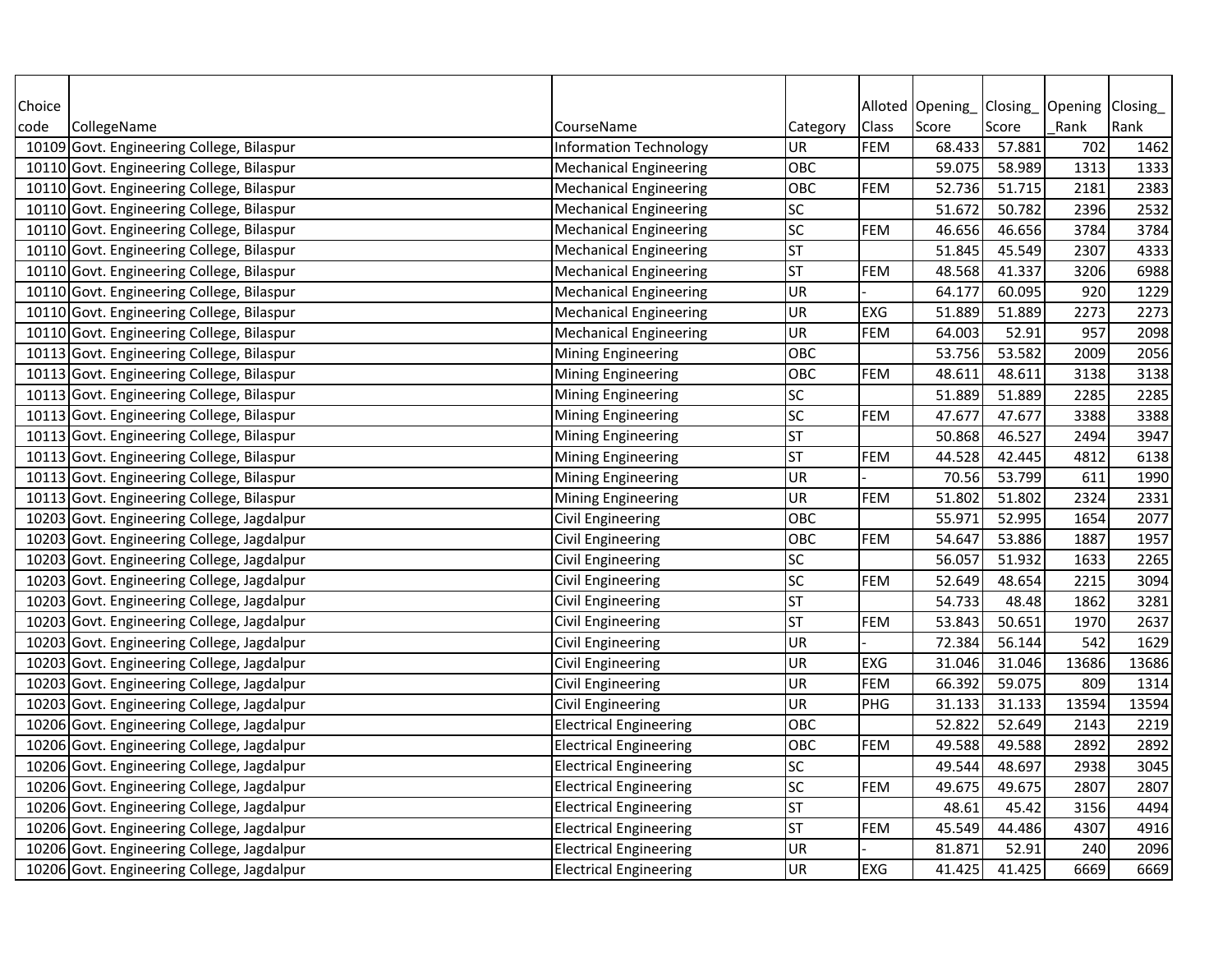| Choice |                                                                                          |                                              |           |            | Alloted Opening Closing |        | Opening Closing |              |
|--------|------------------------------------------------------------------------------------------|----------------------------------------------|-----------|------------|-------------------------|--------|-----------------|--------------|
| code   | CollegeName                                                                              | CourseName                                   | Category  | Class      | Score                   | Score  | Rank            | Rank         |
|        | 10206 Govt. Engineering College, Jagdalpur                                               | <b>Electrical Engineering</b>                | UR        | <b>FEM</b> | 52.606                  | 50.695 | 2231            | 2586         |
|        |                                                                                          |                                              |           |            |                         |        |                 |              |
|        |                                                                                          | Electronics & Telecommunications             |           |            |                         |        |                 |              |
|        | 10207 Govt. Engineering College, Jagdalpur                                               | Engineering                                  | OBC       |            | 46.656                  | 45.592 | 3793            | 4270         |
|        |                                                                                          |                                              |           |            |                         |        |                 |              |
|        |                                                                                          | <b>Electronics &amp; Telecommunications</b>  |           |            |                         |        |                 |              |
|        | 10207 Govt. Engineering College, Jagdalpur                                               | Engineering                                  | OBC       | <b>FEM</b> | 45.463                  | 44.659 | 4462            | 4635         |
|        |                                                                                          |                                              |           |            |                         |        |                 |              |
|        |                                                                                          | Electronics & Telecommunications             |           |            |                         |        |                 |              |
|        | 10207 Govt. Engineering College, Jagdalpur                                               | Engineering                                  | SC        |            | 45.289                  | 42.271 | 4578            | 6420         |
|        |                                                                                          |                                              |           |            |                         |        |                 |              |
|        |                                                                                          | Electronics & Telecommunications             |           |            |                         |        |                 |              |
|        | 10207 Govt. Engineering College, Jagdalpur                                               | Engineering                                  | SC        | FEM        | 42.314                  | 41.511 | 6346            | 6561         |
|        |                                                                                          |                                              |           |            |                         |        |                 |              |
|        |                                                                                          | Electronics & Telecommunications             |           |            |                         |        |                 |              |
|        | 10207 Govt. Engineering College, Jagdalpur                                               | Engineering                                  | ST        |            | 37.168                  | 23.729 | 10267           | 14930        |
|        |                                                                                          |                                              |           |            |                         |        |                 |              |
|        |                                                                                          | Electronics & Telecommunications             |           |            |                         |        |                 |              |
|        | 10207 Govt. Engineering College, Jagdalpur                                               | Engineering                                  | ST        | <b>FEM</b> | 44.572                  | 31.046 | 4741            | 13698        |
|        |                                                                                          |                                              |           |            |                         |        |                 |              |
|        |                                                                                          | Electronics & Telecommunications             |           |            |                         |        |                 |              |
|        | 10207 Govt. Engineering College, Jagdalpur                                               | Engineering                                  | UR        |            | 51.758                  | 46.7   | 2350            | 3767         |
|        |                                                                                          | Electronics & Telecommunications             |           |            |                         |        |                 |              |
|        |                                                                                          |                                              | <b>UR</b> | <b>FEM</b> | 54.819                  | 45.506 | 1838            |              |
|        | 10207 Govt. Engineering College, Jagdalpur<br>10209 Govt. Engineering College, Jagdalpur | Engineering<br><b>Information Technology</b> | OBC       |            | 50.826                  | 49.848 |                 | 4414<br>2717 |
|        | 10209 Govt. Engineering College, Jagdalpur                                               | <b>Information Technology</b>                |           |            | 50.651                  | 50.651 | 2497<br>2629    | 2629         |
|        |                                                                                          |                                              | OBC<br>SC | FEM        |                         |        |                 | 4418         |
|        | 10209 Govt. Engineering College, Jagdalpur                                               | Information Technology                       |           |            | 46.57                   | 45.506 | 3866            |              |
|        | 10209 Govt. Engineering College, Jagdalpur                                               | <b>Information Technology</b>                | SC        | FEM        | 41.294                  | 41.294 | 7064            | 7064         |
|        | 10209 Govt. Engineering College, Jagdalpur                                               | <b>Information Technology</b>                | <b>ST</b> |            | 44.442                  | 40.23  | 4967            | 7952         |
|        | 10209 Govt. Engineering College, Jagdalpur                                               | <b>Information Technology</b>                | <b>ST</b> | <b>FEM</b> | 39.253                  | 38.319 | 8597            | 9179         |
|        | 10209 Govt. Engineering College, Jagdalpur                                               | <b>Information Technology</b>                | UR        |            | 56.86                   | 51.802 | 1582            | 2335         |
|        | 10209 Govt. Engineering College, Jagdalpur                                               | <b>Information Technology</b>                | <b>UR</b> | FEM        | 62.006                  | 53.799 | 1096            | 1994         |
|        | 10210 Govt. Engineering College, Jagdalpur                                               | <b>Mechanical Engineering</b>                | OBC       |            | 53.886                  | 52.866 | 1952            | 2116         |
|        | 10210 Govt. Engineering College, Jagdalpur                                               | <b>Mechanical Engineering</b>                | OBC       | <b>FEM</b> | 49.674                  | 49.674 | 2817            | 2817         |
|        | 10210 Govt. Engineering College, Jagdalpur                                               | <b>Mechanical Engineering</b>                | SC        |            | 54.06                   | 50.738 | 1908            | 2558         |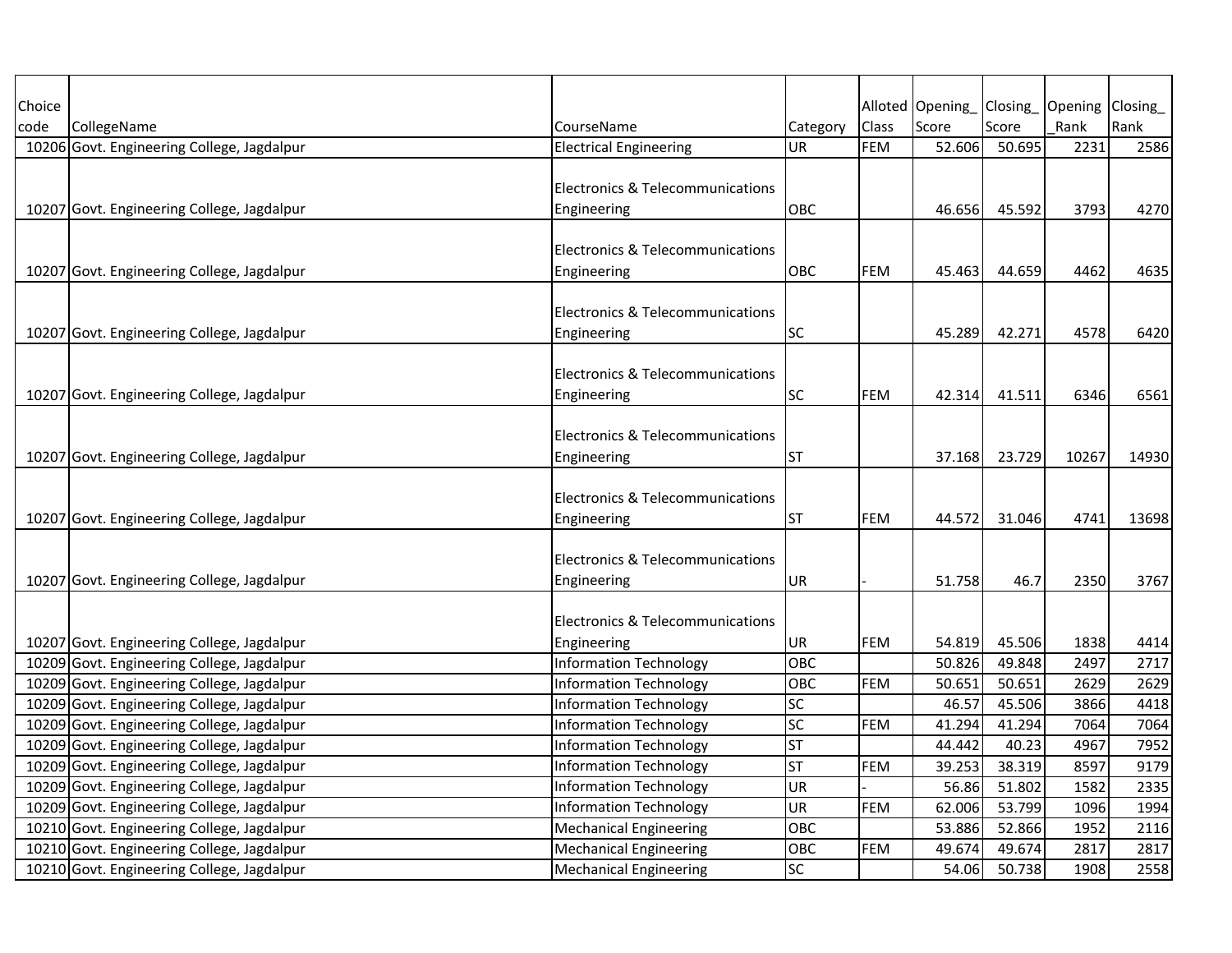| Choice |                                            |                                |            |            | Alloted Opening | Closing_ | Opening Closing |       |
|--------|--------------------------------------------|--------------------------------|------------|------------|-----------------|----------|-----------------|-------|
| code   | CollegeName                                | CourseName                     | Category   | Class      | Score           | Score    | Rank            | Rank  |
|        | 10210 Govt. Engineering College, Jagdalpur | <b>Mechanical Engineering</b>  | <b>SC</b>  | FEM        | 45.419          | 45.419   | 4531            | 4531  |
|        | 10210 Govt. Engineering College, Jagdalpur | <b>Mechanical Engineering</b>  | <b>ST</b>  |            | 55.037          | 45.159   | 1770            | 4595  |
|        | 10210 Govt. Engineering College, Jagdalpur | <b>Mechanical Engineering</b>  | <b>ST</b>  | <b>FEM</b> | 48.393          | 44.529   | 3314            | 4771  |
|        | 10210 Govt. Engineering College, Jagdalpur | <b>Mechanical Engineering</b>  | UR         |            | 58.945          | 55.667   | 1338            | 1749  |
|        | 10210 Govt. Engineering College, Jagdalpur | <b>Mechanical Engineering</b>  | UR         | <b>EXG</b> | 34.151          | 34.151   | 12183           | 12183 |
|        | 10210 Govt. Engineering College, Jagdalpur | <b>Mechanical Engineering</b>  | UR         | <b>FEM</b> | 51.715          | 49.761   | 2366            | 2756  |
|        | 10213 Govt. Engineering College, Jagdalpur | <b>Mining Engineering</b>      | OBC        |            | 48.741          | 47.59    | 3030            | 3501  |
|        | 10213 Govt. Engineering College, Jagdalpur | <b>Mining Engineering</b>      | <b>OBC</b> | <b>FEM</b> | 40.23           | 33.174   | 7885            | 12709 |
|        | 10213 Govt. Engineering College, Jagdalpur | <b>Mining Engineering</b>      | <b>SC</b>  |            | 45.549          | 43.552   | 4297            | 5300  |
|        | 10213 Govt. Engineering College, Jagdalpur | Mining Engineering             | <b>SC</b>  | <b>FEM</b> | 41.424          | 35.171   | 6741            | 11614 |
|        | 10213 Govt. Engineering College, Jagdalpur | <b>Mining Engineering</b>      | <b>ST</b>  |            | 47.417          | 41.25    | 3663            | 7164  |
|        | 10213 Govt. Engineering College, Jagdalpur | Mining Engineering             | <b>ST</b>  | <b>FEM</b> | 40.404          | 18.584   | 7496            | 15023 |
|        | 10213 Govt. Engineering College, Jagdalpur | <b>Mining Engineering</b>      | <b>UR</b>  |            | 58.012          | 48.741   | 1419            | 3028  |
|        | 10213 Govt. Engineering College, Jagdalpur | <b>Mining Engineering</b>      | UR         | <b>FEM</b> | 49.631          | 42.487   | 2861            | 6002  |
|        | 10303 Govt. Engineering College, Raipur    | Civil Engineering              | OBC        |            | 74.468          | 70.474   | 460             | 613   |
|        | 10303 Govt. Engineering College, Raipur    | <b>Civil Engineering</b>       | OBC        | <b>FEM</b> | 69.192          | 67.368   | 679             | 747   |
|        | 10303 Govt. Engineering College, Raipur    | Civil Engineering              | <b>SC</b>  |            | 69.279          | 60.182   | 670             | 1214  |
|        | 10303 Govt. Engineering College, Raipur    | Civil Engineering              | <b>SC</b>  | <b>FEM</b> | 60.943          | 60.943   | 1182            | 1182  |
|        | 10303 Govt. Engineering College, Raipur    | Civil Engineering              | <b>ST</b>  |            | 64.763          | 54.819   | 898             | 1836  |
|        | 10303 Govt. Engineering College, Raipur    | Civil Engineering              | <b>ST</b>  | <b>FEM</b> | 67.196          | 57.925   | 767             | 1443  |
|        | 10303 Govt. Engineering College, Raipur    | Civil Engineering              | <b>UR</b>  |            | 91.858          | 74.468   | 118             | 456   |
|        | 10303 Govt. Engineering College, Raipur    | <b>Civil Engineering</b>       | <b>UR</b>  | <b>EXG</b> | 54.016          | 54.016   | 1921            | 1921  |
|        | 10303 Govt. Engineering College, Raipur    | Civil Engineering              | <b>UR</b>  | <b>FEM</b> | 96.157          | 70.17    | 74              | 640   |
|        | 10303 Govt. Engineering College, Raipur    | <b>Civil Engineering</b>       | UR         | FFG        | 41.468          | 41.468   | 6591            | 6591  |
|        | 10303 Govt. Engineering College, Raipur    | <b>Civil Engineering</b>       | UR         | PHG        | 40.36           | 40.36    | 7588            | 7588  |
|        |                                            |                                |            |            |                 |          |                 |       |
|        | 10304 Govt. Engineering College, Raipur    | Computer Science & Engineering | OBC        |            | 77.052          | 72.471   | 365             | 534   |
|        |                                            |                                |            |            |                 |          |                 |       |
|        | 10304 Govt. Engineering College, Raipur    | Computer Science & Engineering | <b>OBC</b> | <b>FEM</b> | 73.36           | 71.363   | 509             | 586   |
|        |                                            |                                |            |            |                 |          |                 |       |
|        | 10304 Govt. Engineering College, Raipur    | Computer Science & Engineering | <b>SC</b>  |            | 74.425          | 59.966   | 463             | 1246  |
|        |                                            |                                |            |            |                 |          |                 |       |
|        | 10304 Govt. Engineering College, Raipur    | Computer Science & Engineering | <b>SC</b>  | <b>FEM</b> | 55.927          | 55.753   | 1674            | 1735  |
|        |                                            |                                |            |            |                 |          |                 |       |
|        | 10304 Govt. Engineering College, Raipur    | Computer Science & Engineering | <b>ST</b>  |            | 75.575          | 51.585   | 413             | 2438  |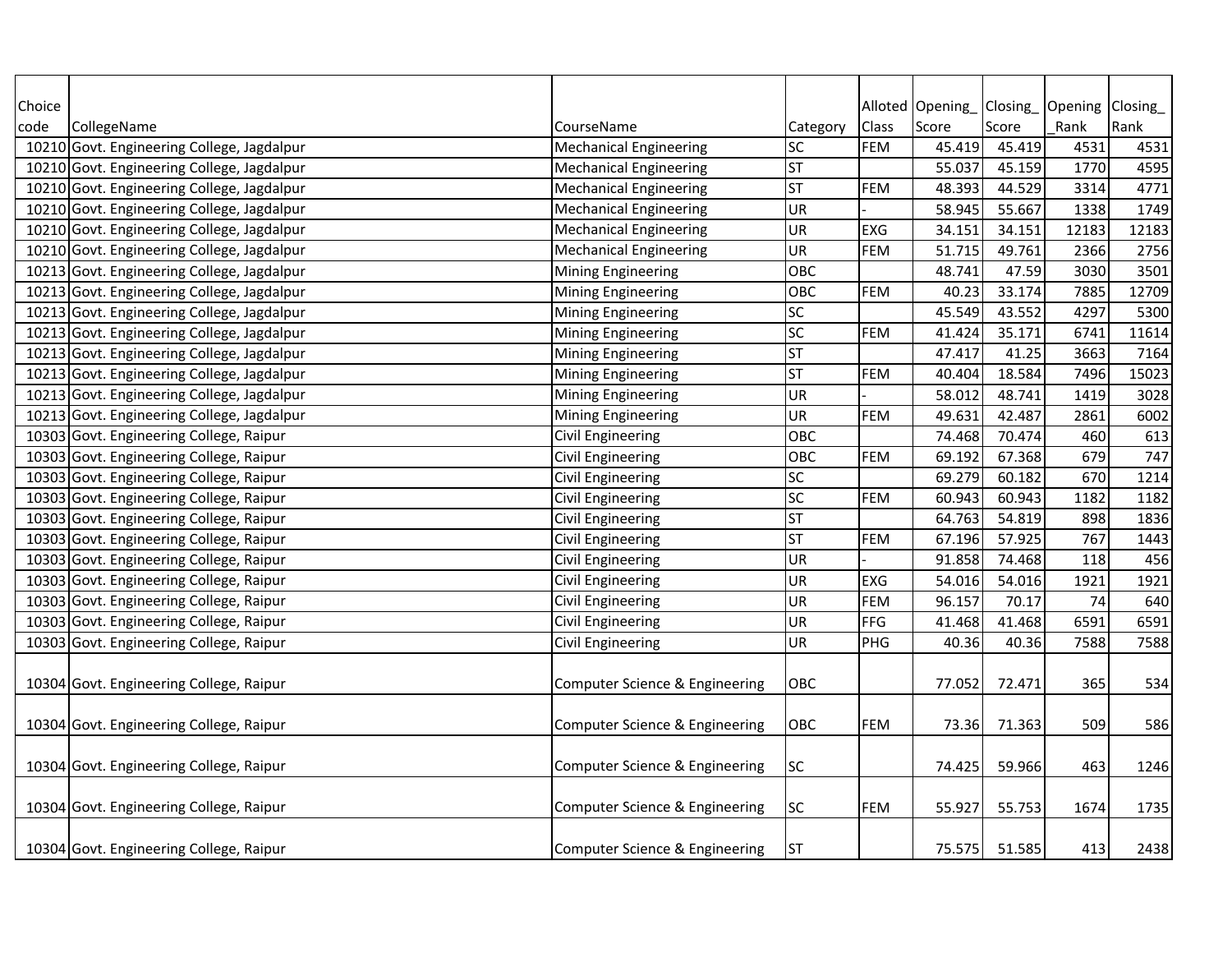| Choice |                                         |                                                            |          |              | Alloted Opening | Closing | Opening Closing |       |
|--------|-----------------------------------------|------------------------------------------------------------|----------|--------------|-----------------|---------|-----------------|-------|
| code   | CollegeName                             | CourseName                                                 | Category | <b>Class</b> | Score           | Score   | Rank            | Rank  |
|        |                                         |                                                            |          |              |                 |         |                 |       |
|        | 10304 Govt. Engineering College, Raipur | Computer Science & Engineering                             | IST      | <b>FEM</b>   | 58.945          | 52.866  | 1341            | 2120  |
|        | 10304 Govt. Engineering College, Raipur | Computer Science & Engineering                             | UR       |              | 101.302         | 77.485  | 50              | 359   |
|        | 10304 Govt. Engineering College, Raipur | Computer Science & Engineering                             | UR       | EXG          | 65.111          | 65.111  | 878             | 878   |
|        | 10304 Govt. Engineering College, Raipur | Computer Science & Engineering                             | UR       | FEM          | 93.183          | 76.596  | 105             | 379   |
|        | 10304 Govt. Engineering College, Raipur | Computer Science & Engineering                             | UR       | <b>FFG</b>   | 32.067          | 32.067  | 13295           | 13295 |
|        | 10305 Govt. Engineering College, Raipur | Electrical & Electronics Engineering   OBC                 |          |              | 62.136          | 58.945  | 1074            | 1339  |
|        | 10305 Govt. Engineering College, Raipur | Electrical & Electronics Engineering   OBC                 |          | <b>FEM</b>   | 56.6            | 55.667  | 1621            | 1751  |
|        | 10305 Govt. Engineering College, Raipur | Electrical & Electronics Engineering SC                    |          |              | 62.094          | 48.741  | 1080            | 3024  |
|        | 10305 Govt. Engineering College, Raipur | Electrical & Electronics Engineering SC                    |          | <b>FEM</b>   | 51.715          | 49.588  | 2367            | 2904  |
|        | 10305 Govt. Engineering College, Raipur | Electrical & Electronics Engineering ST                    |          |              | 57.838          | 45.42   | 1473            | 4488  |
|        | 10305 Govt. Engineering College, Raipur | Electrical & Electronics Engineering ST                    |          | FEM          | 50.694          | 44.659  | 2602            | 4645  |
|        | 10305 Govt. Engineering College, Raipur | Electrical & Electronics Engineering UR                    |          |              | 97.438          | 62.983  | 66              | 1028  |
|        | 10305 Govt. Engineering College, Raipur | Electrical & Electronics Engineering UR                    |          | EXG          | 52.779          | 52.779  | 2151            | 2151  |
|        | 10305 Govt. Engineering College, Raipur | Electrical & Electronics Engineering UR                    |          | FEM          | 71.407          | 57.751  | 582             | 1495  |
|        | 10305 Govt. Engineering College, Raipur | Electrical & Electronics Engineering UR                    |          | FFG          | 39.209          | 39.209  | 8729            | 8729  |
|        |                                         | Electronics & Telecommunications                           |          |              |                 |         |                 |       |
|        | 10307 Govt. Engineering College, Raipur | Engineering                                                | OBC      |              | 56.991          | 54.647  | 1543            | 1888  |
|        | 10307 Govt. Engineering College, Raipur | <b>Electronics &amp; Telecommunications</b><br>Engineering | OBC      | <b>FEM</b>   | 53.713          | 52.996  | 2020            | 2075  |
|        |                                         |                                                            |          |              |                 |         |                 |       |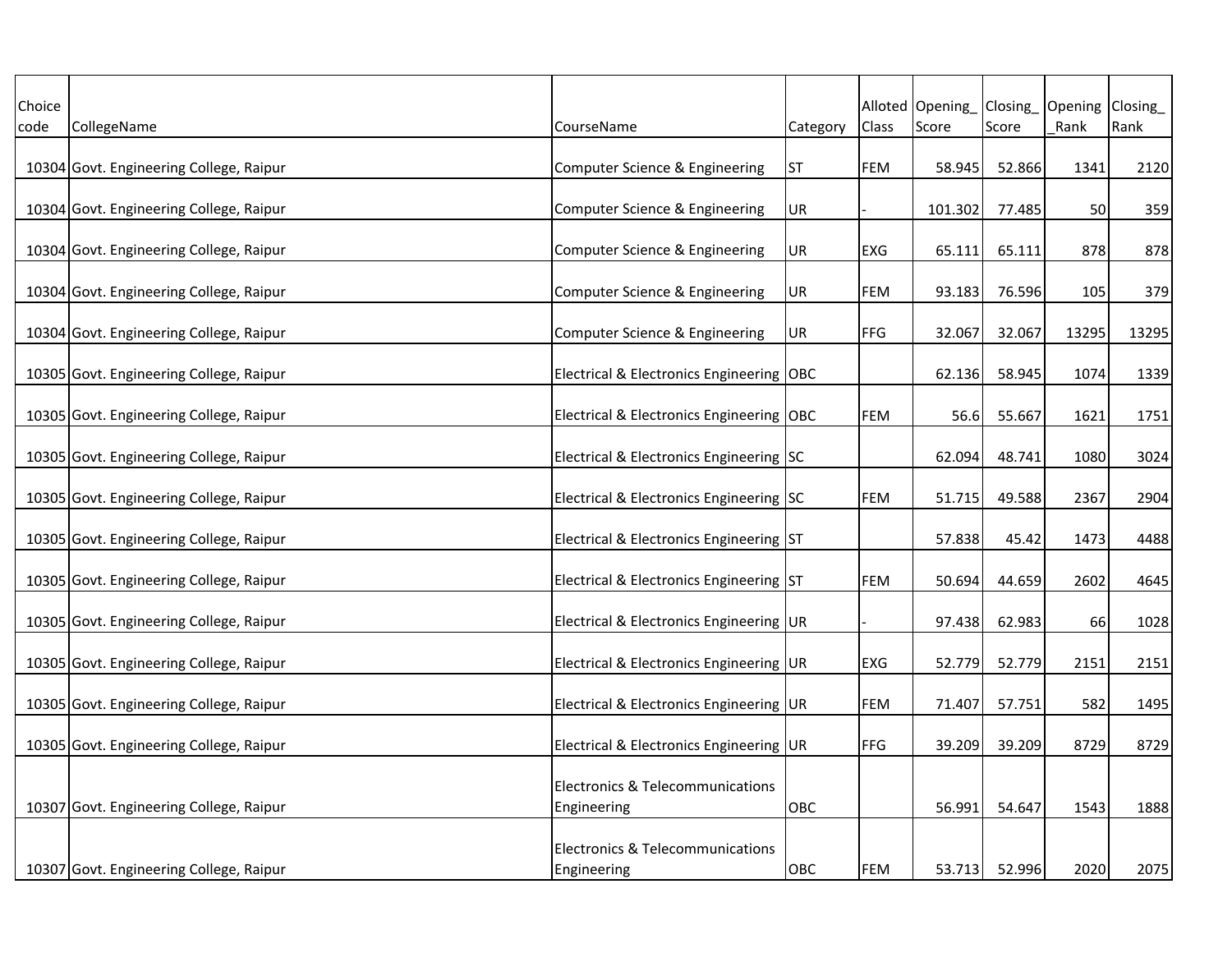| Choice |                                                  |                                             |           |            | Alloted Opening | Closing | Opening Closing |       |
|--------|--------------------------------------------------|---------------------------------------------|-----------|------------|-----------------|---------|-----------------|-------|
| code   | CollegeName                                      | CourseName                                  | Category  | Class      | Score           | Score   | Rank            | Rank  |
|        |                                                  | <b>Electronics &amp; Telecommunications</b> |           |            |                 |         |                 |       |
|        | 10307 Govt. Engineering College, Raipur          | Engineering                                 | SC        |            | 49.545          | 46.396  | 2921            | 4083  |
|        |                                                  |                                             |           |            |                 |         |                 |       |
|        |                                                  | <b>Electronics &amp; Telecommunications</b> |           |            |                 |         |                 |       |
|        | 10307 Govt. Engineering College, Raipur          | Engineering                                 | <b>SC</b> | <b>FEM</b> | 53.887          | 47.46   | 1949            | 3650  |
|        |                                                  |                                             |           |            |                 |         |                 |       |
|        |                                                  | <b>Electronics &amp; Telecommunications</b> |           |            |                 |         |                 |       |
|        | 10307 Govt. Engineering College, Raipur          | Engineering                                 | ST        |            | 57.338          | 39.209  | 1504            | 8694  |
|        |                                                  |                                             |           |            |                 |         |                 |       |
|        |                                                  | <b>Electronics &amp; Telecommunications</b> |           |            |                 |         |                 |       |
|        | 10307 Govt. Engineering College, Raipur          | Engineering                                 | ST        | <b>FEM</b> | 50.565          | 38.189  | 2667            | 9461  |
|        |                                                  |                                             |           |            |                 |         |                 |       |
|        |                                                  | Electronics & Telecommunications            |           |            |                 |         |                 |       |
|        | 10307 Govt. Engineering College, Raipur          | Engineering                                 | UR        |            | 83.869          | 57.924  | 208             | 1446  |
|        |                                                  |                                             |           |            |                 |         |                 |       |
|        |                                                  | <b>Electronics &amp; Telecommunications</b> |           |            |                 |         |                 |       |
|        | 10307 Govt. Engineering College, Raipur          | Engineering                                 | UR        | <b>EXG</b> | 49.588          | 49.588  | 2882            | 2882  |
|        |                                                  |                                             |           |            |                 |         |                 |       |
|        |                                                  | <b>Electronics &amp; Telecommunications</b> |           |            |                 |         |                 |       |
|        | 10307 Govt. Engineering College, Raipur          | Engineering                                 | UR        | FEM        | 84.76           | 59.792  | 198             | 1285  |
|        | 10310 Govt. Engineering College, Raipur          | <b>Mechanical Engineering</b>               | OBC       |            | 63.959          | 62.179  | 967             | 1066  |
|        | 10310 Govt. Engineering College, Raipur          | <b>Mechanical Engineering</b>               | OBC       | <b>FEM</b> | 52.909          | 52.606  | 2106            | 2235  |
|        | 10310 Govt. Engineering College, Raipur          | <b>Mechanical Engineering</b>               | SC        |            | 59.879          | 53.972  | 1261            | 1928  |
|        | 10310 Govt. Engineering College, Raipur          | <b>Mechanical Engineering</b>               | SC        | <b>FEM</b> | 49.762          | 48.568  | 2738            | 3194  |
|        | 10310 Govt. Engineering College, Raipur          | <b>Mechanical Engineering</b>               | ST        |            | 60.139          | 45.723  | 1220            | 4132  |
|        | 10310 Govt. Engineering College, Raipur          | <b>Mechanical Engineering</b>               | <b>ST</b> | <b>EXG</b> | 48.697          | 48.697  | 3046            | 3046  |
|        | 10310 Govt. Engineering College, Raipur          | <b>Mechanical Engineering</b>               | <b>ST</b> | <b>FEM</b> | 47.677          | 41.338  | 3402            | 6936  |
|        | 10310 Govt. Engineering College, Raipur          | <b>Mechanical Engineering</b>               | <b>UR</b> |            | 84.716          | 64.85   | 199             | 897   |
|        | 10310 Govt. Engineering College, Raipur          | <b>Mechanical Engineering</b>               | UR        | <b>EXG</b> | 53.756          | 53.756  | 2007            | 2007  |
|        | 10310 Govt. Engineering College, Raipur          | <b>Mechanical Engineering</b>               | <b>UR</b> | <b>FEM</b> | 69.539          | 52.953  | 647             | 2079  |
|        | 10310 Govt. Engineering College, Raipur          | <b>Mechanical Engineering</b>               | <b>UR</b> | FFG        | 72.471          | 72.471  | 533             | 533   |
|        | 10310 Govt. Engineering College, Raipur          | <b>Mechanical Engineering</b>               | <b>UR</b> | PHG        | 42.357          | 42.357  | 6304            | 6304  |
|        | 10403 Kirodimal Institute of Technology, Raigarh | Civil Engineering                           | UR        |            | 46.527          | 34.107  | 3959            | 12366 |
|        | 10403 Kirodimal Institute of Technology, Raigarh | <b>Civil Engineering</b>                    | <b>UR</b> | <b>FEM</b> | 45.376          | 29.896  | 4540            | 14183 |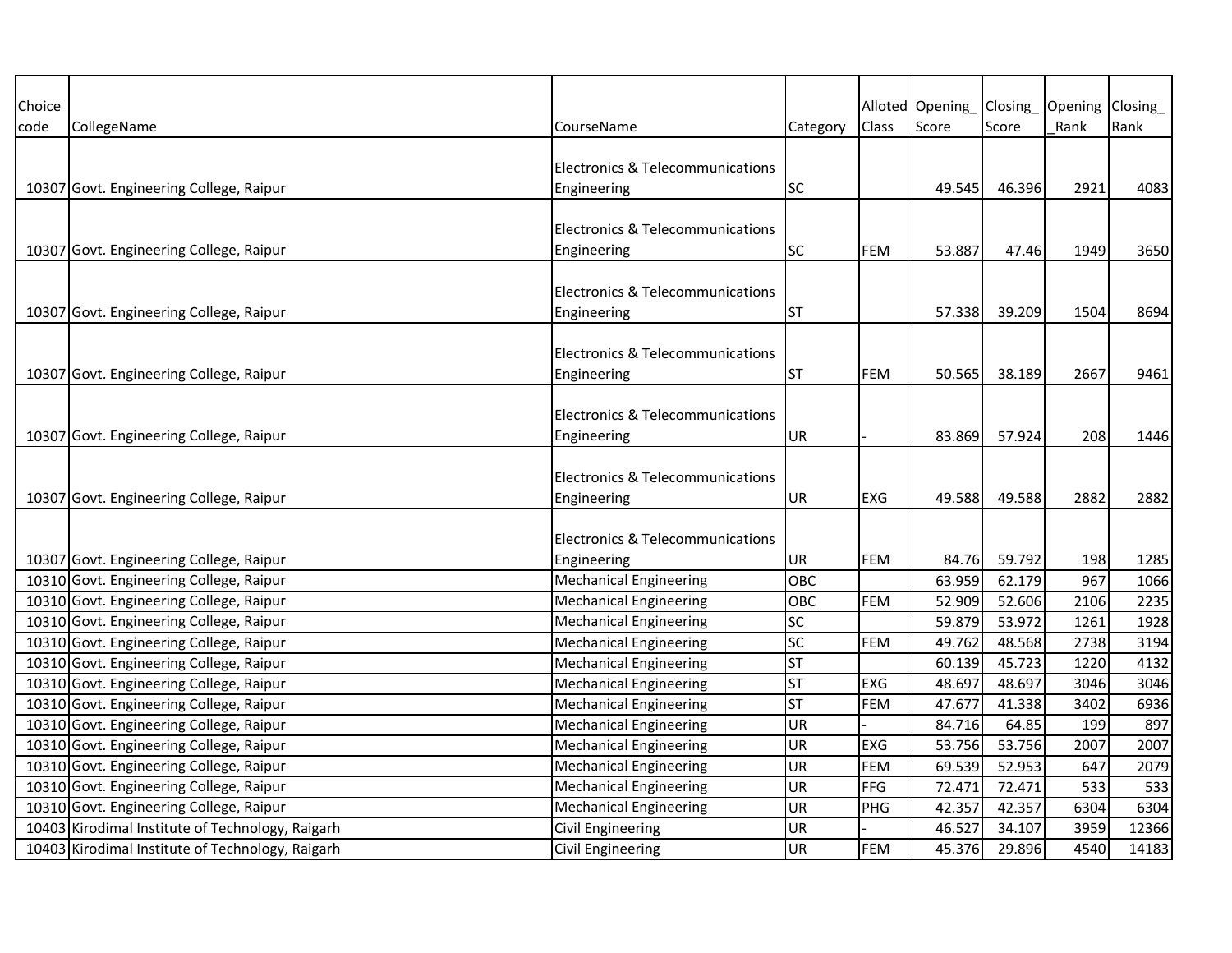| Choice |                                                          |                                            |           |            | Alloted Opening | Closing | Opening Closing |       |
|--------|----------------------------------------------------------|--------------------------------------------|-----------|------------|-----------------|---------|-----------------|-------|
| code   | CollegeName                                              | CourseName                                 | Category  | Class      | Score           | Score   | Rank            | Rank  |
|        |                                                          |                                            |           |            |                 |         |                 |       |
|        | 10404 Kirodimal Institute of Technology, Raigarh         | Computer Science & Engineering             | UR        |            | 51.715          | 36.365  | 2370            | 10507 |
|        |                                                          |                                            |           |            |                 |         |                 |       |
|        | 10404 Kirodimal Institute of Technology, Raigarh         | Computer Science & Engineering             | UR        | <b>FEM</b> | 48.568          | 29.005  | 3190            | 14319 |
|        | 10406 Kirodimal Institute of Technology, Raigarh         | <b>Electrical Engineering</b>              | UR        |            | 47.72           | 33.934  | 3385            | 12551 |
|        | 10406 Kirodimal Institute of Technology, Raigarh         | <b>Electrical Engineering</b>              | UR        | <b>FEM</b> | 40.534          | 37.125  | 7287            | 10374 |
|        | 10409 Kirodimal Institute of Technology, Raigarh         | <b>Information Technology</b>              | UR        |            | 38.32           | 38.32   | 9081            | 9081  |
|        | 10410 Kirodimal Institute of Technology, Raigarh         | <b>Mechanical Engineering</b>              | UR        |            | 52.736          | 31.002  | 2176            | 13788 |
|        | 10503 Institute of Technology, Korba (IT, KRB)           | Civil Engineering                          | UR        |            | 46.309          | 36.018  | 4107            | 11199 |
|        | 10503 Institute of Technology, Korba (IT, KRB)           | <b>Civil Engineering</b>                   | UR        | <b>FEM</b> | 48.741          | 36.105  | 3026            | 11080 |
|        |                                                          |                                            |           |            |                 |         |                 |       |
|        | 10504 Institute of Technology, Korba (IT, KRB)           | Computer Science & Engineering             | UR        |            | 53.886          | 32.283  | 1953            | 13105 |
|        |                                                          |                                            |           |            |                 |         |                 |       |
|        | 10504 Institute of Technology, Korba (IT, KRB)           | Computer Science & Engineering             | UR        | <b>FEM</b> | 37.343          | 32.11   | 9777            | 13246 |
|        |                                                          |                                            |           |            |                 |         |                 |       |
|        | 10505 Institute of Technology, Korba (IT, KRB)           | Electrical & Electronics Engineering   UR  |           |            | 42.401          | 37.256  | 6193            | 9954  |
|        | 10510 Institute of Technology, Korba (IT, KRB)           | <b>Mechanical Engineering</b>              | UR        |            | 45.549          | 33.174  | 4322            | 12713 |
|        | 10510 Institute of Technology, Korba (IT, KRB)           | <b>Mechanical Engineering</b>              | UR        | <b>FEM</b> | 45.636          | 45.636  | 4201            | 4201  |
|        | 10603 Bhilai Institute of Technology, Bhilai House, Durg | <b>Civil Engineering</b>                   | OBC       |            | 58.141          | 51.975  | 1401            | 2259  |
|        | 10603 Bhilai Institute of Technology, Bhilai House, Durg | Civil Engineering                          | <b>SC</b> |            | 57.968          | 45.419  | 1430            | 4512  |
|        | 10603 Bhilai Institute of Technology, Bhilai House, Durg | Civil Engineering                          | <b>ST</b> |            | 52.822          | 31.177  | 2146            | 13557 |
|        | 10603 Bhilai Institute of Technology, Bhilai House, Durg | Civil Engineering                          | UR        |            | 84.542          | 58.772  | 203             | 1371  |
|        |                                                          |                                            |           |            |                 |         |                 |       |
|        | 10604 Bhilai Institute of Technology, Bhilai House, Durg | Computer Science & Engineering             | OBC       |            | 83.739          | 71.668  | 212             | 561   |
|        |                                                          |                                            |           |            |                 |         |                 |       |
|        | 10604 Bhilai Institute of Technology, Bhilai House, Durg | Computer Science & Engineering             | <b>SC</b> |            | 69.236          | 50.434  | 676             | 2696  |
|        |                                                          |                                            |           |            |                 |         |                 |       |
|        | 10604 Bhilai Institute of Technology, Bhilai House, Durg | Computer Science & Engineering             | <b>ST</b> |            | 75.315          | 25.988  | 425             | 14746 |
|        |                                                          |                                            |           |            |                 |         |                 |       |
|        | 10604 Bhilai Institute of Technology, Bhilai House, Durg | Computer Science & Engineering             | UR        |            | 104.364         | 83.912  | 39              | 207   |
|        |                                                          |                                            |           |            |                 |         |                 |       |
|        | 10605 Bhilai Institute of Technology, Bhilai House, Durg | Electrical & Electronics Engineering   OBC |           |            | 52.952          | 49.63   | 2088            | 2874  |
|        |                                                          |                                            |           |            |                 |         |                 |       |
|        | 10605 Bhilai Institute of Technology, Bhilai House, Durg | Electrical & Electronics Engineering SC    |           |            | 39.383          | 32.023  | 8253            | 13411 |
|        |                                                          |                                            |           |            |                 |         |                 |       |
|        | 10605 Bhilai Institute of Technology, Bhilai House, Durg | Electrical & Electronics Engineering ST    |           |            | 44.659          | 40.273  | 4629            | 7850  |
|        |                                                          |                                            |           |            |                 |         |                 |       |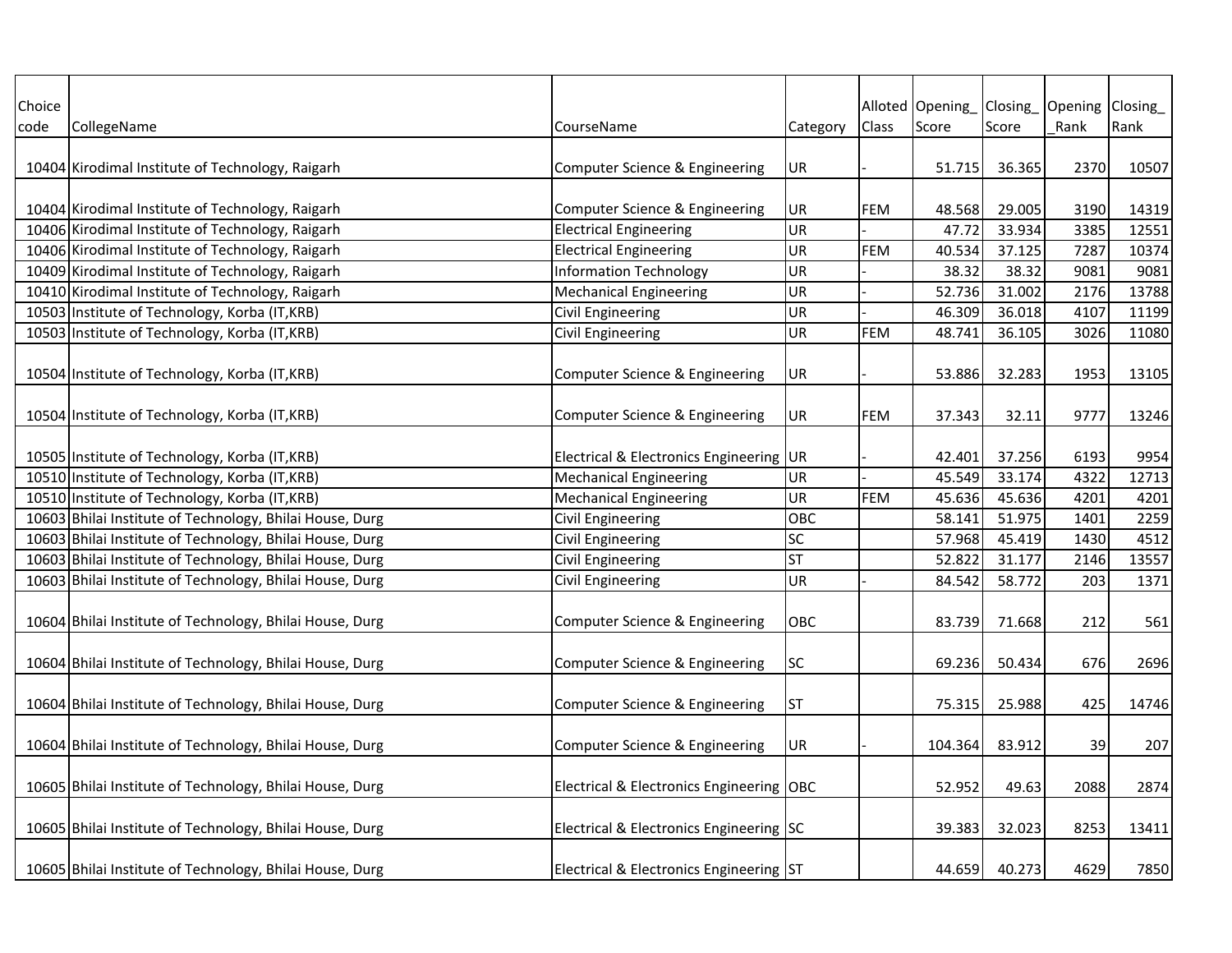| Choice |                                                          |                                             |           |       | Alloted Opening Closing |        | Opening Closing |       |
|--------|----------------------------------------------------------|---------------------------------------------|-----------|-------|-------------------------|--------|-----------------|-------|
| code   | CollegeName                                              | CourseName                                  | Category  | Class | Score                   | Score  | Rank            | Rank  |
|        |                                                          |                                             |           |       |                         |        |                 |       |
|        | 10605 Bhilai Institute of Technology, Bhilai House, Durg | Electrical & Electronics Engineering UR     |           |       | 79.787                  | 53.886 | 286             | 1956  |
|        | 10606 Bhilai Institute of Technology, Bhilai House, Durg | <b>Electrical Engineering</b>               | OBC       |       | 55.884                  | 50.434 | 1676            | 2698  |
|        | 10606 Bhilai Institute of Technology, Bhilai House, Durg | <b>Electrical Engineering</b>               | SC        |       | 52.866                  | 34.021 | 2115            | 12500 |
|        | 10606 Bhilai Institute of Technology, Bhilai House, Durg | <b>Electrical Engineering</b>               | <b>ST</b> |       | 55.124                  | 13.656 | 1763            | 15040 |
|        | 10606 Bhilai Institute of Technology, Bhilai House, Durg | <b>Electrical Engineering</b>               | UR        |       | 84.715                  | 56.6   | 201             | 1622  |
|        |                                                          |                                             |           |       |                         |        |                 |       |
|        |                                                          | Electronics & Telecommunications            |           |       |                         |        |                 |       |
|        | 10607 Bhilai Institute of Technology, Bhilai House, Durg | Engineering                                 | OBC       |       | 53.973                  | 48.437 | 1926            | 3305  |
|        |                                                          |                                             |           |       |                         |        |                 |       |
|        |                                                          | Electronics & Telecommunications            |           |       |                         |        |                 |       |
|        | 10607 Bhilai Institute of Technology, Bhilai House, Durg | Engineering                                 | SC        |       | 40.23                   | 30.96  | 7946            | 13840 |
|        |                                                          |                                             |           |       |                         |        |                 |       |
|        |                                                          | Electronics & Telecommunications            |           |       |                         |        |                 |       |
|        | 10607 Bhilai Institute of Technology, Bhilai House, Durg | Engineering                                 | ST        |       | 27.985                  | 27.985 | 14510           | 14510 |
|        |                                                          |                                             |           |       |                         |        |                 |       |
|        |                                                          | <b>Electronics &amp; Telecommunications</b> |           |       |                         |        |                 |       |
|        | 10607 Bhilai Institute of Technology, Bhilai House, Durg | Engineering                                 | UR        |       | 95.441                  | 54.776 | 78              | 1847  |
|        | 10609 Bhilai Institute of Technology, Bhilai House, Durg | <b>Information Technology</b>               | OBC       |       | 71.538                  | 60.356 | 569             | 1205  |
|        | 10609 Bhilai Institute of Technology, Bhilai House, Durg | <b>Information Technology</b>               | SC        |       | 48.61                   | 34.194 | 3143            | 12104 |
|        | 10609 Bhilai Institute of Technology, Bhilai House, Durg | <b>Information Technology</b>               | <b>ST</b> |       | 31.002                  | 31.002 | 13785           | 13785 |
|        | 10609 Bhilai Institute of Technology, Bhilai House, Durg | <b>Information Technology</b>               | <b>UR</b> |       | 86.843                  | 71.538 | 173             | 568   |
|        | 10610 Bhilai Institute of Technology, Bhilai House, Durg | <b>Mechanical Engineering</b>               | OBC       |       | 55.84                   | 50.608 | 1698            | 2658  |
|        | 10610 Bhilai Institute of Technology, Bhilai House, Durg | <b>Mechanical Engineering</b>               | SC        |       | 45.723                  | 25.771 | 4145            | 14815 |
|        | 10610 Bhilai Institute of Technology, Bhilai House, Durg | <b>Mechanical Engineering</b>               | <b>ST</b> |       | 48.871                  | 31.003 | 2982            | 13755 |
|        | 10610 Bhilai Institute of Technology, Bhilai House, Durg | <b>Mechanical Engineering</b>               | <b>UR</b> |       | 104.581                 | 55.884 | 37              | 1677  |
|        | 10701 Raipur Institute of Technology, Raipur             | Biotechnology                               | <b>UR</b> |       | 62.983                  | 31.98  | 1022            | 13463 |
|        | 10702 Raipur Institute of Technology, Raipur             | <b>Chemical Engineering</b>                 | <b>UR</b> |       | 53.712                  | 28.115 | 2025            | 14468 |
|        | 10703 Raipur Institute of Technology, Raipur             | Civil Engineering                           | UR        |       | 48.654                  | 33.087 | 3095            | 12835 |
|        |                                                          |                                             |           |       |                         |        |                 |       |
|        | 10704 Raipur Institute of Technology, Raipur             | <b>Computer Science &amp; Engineering</b>   | UR        |       | 75.185                  | 32.11  | 434             | 13218 |
|        |                                                          |                                             |           |       |                         |        |                 |       |
|        | 10705 Raipur Institute of Technology, Raipur             | Electrical & Electronics Engineering UR     |           |       | 54.733                  | 30.069 | 1868            | 14007 |
|        | 10709 Raipur Institute of Technology, Raipur             | <b>Information Technology</b>               | UR        |       | 51.411                  | 33.131 | 2469            | 12772 |
|        | 10710 Raipur Institute of Technology, Raipur             | <b>Mechanical Engineering</b>               | UR        |       | 52.606                  | 32.11  | 2227            | 13262 |
|        | 10723 Raipur Institute of Technology, Raipur             | <b>Electronics Engineering</b>              | <b>UR</b> |       | 53.278                  | 20.537 | 2066            | 14999 |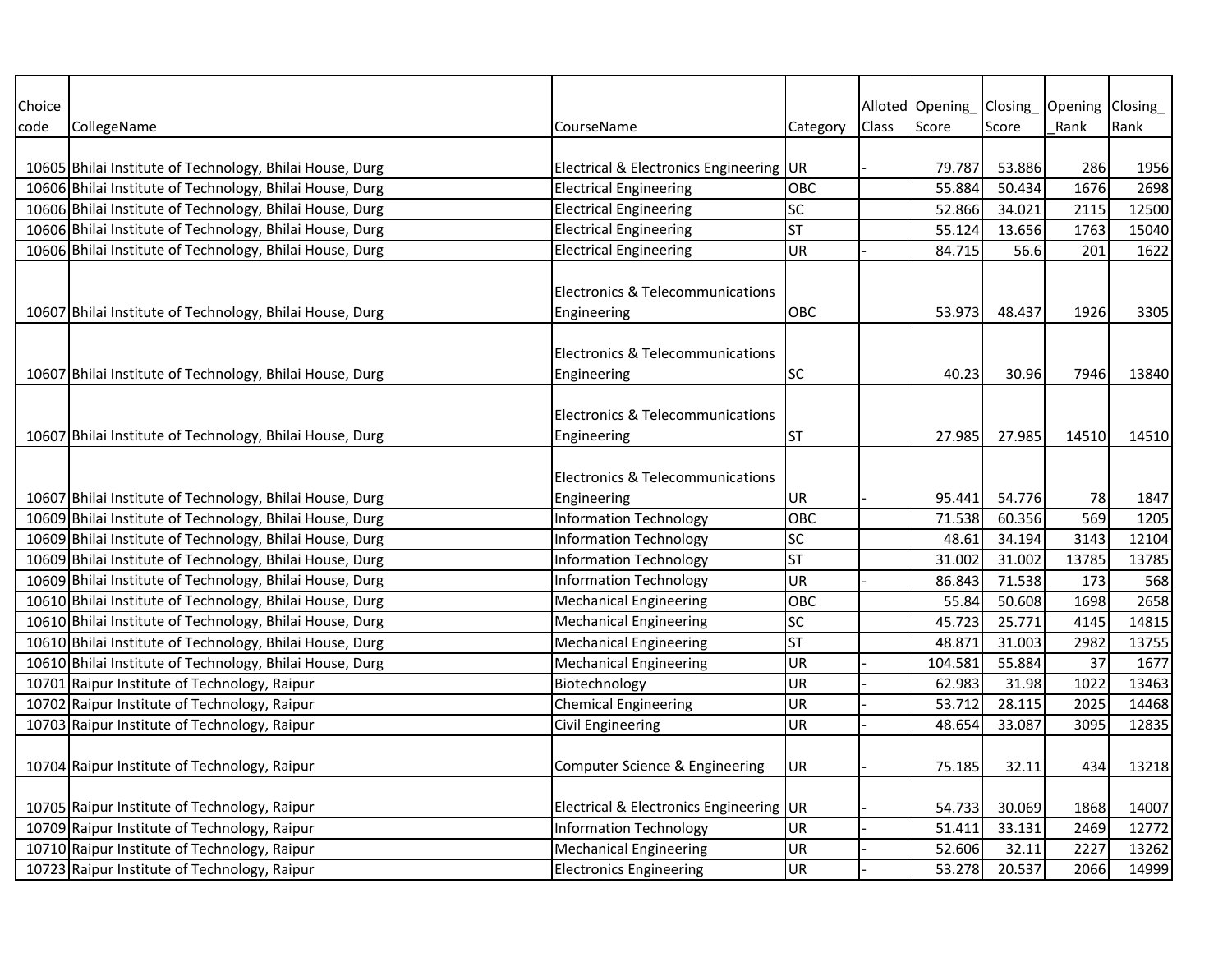| Choice |                                                                     |                                             |            |              | Alloted Opening | Closing | Opening Closing |       |
|--------|---------------------------------------------------------------------|---------------------------------------------|------------|--------------|-----------------|---------|-----------------|-------|
| code   | CollegeName                                                         | CourseName                                  | Category   | <b>Class</b> | Score           | Score   | Rank            | Rank  |
|        |                                                                     |                                             |            |              |                 |         |                 |       |
|        | 10804 Christian College of Engineering & Technology, Bhilai         | Computer Science & Engineering              | UR         |              | 54.69           | 30.069  | 1880            | 14001 |
|        | 10806 Christian College of Engineering & Technology, Bhilai         | <b>Electrical Engineering</b>               | UR         |              | 42.27           | 42.27   | 6437            | 6437  |
|        | 10810 Christian College of Engineering & Technology, Bhilai         | <b>Mechanical Engineering</b>               | UR         |              | 47.59           | 40.317  | 3488            | 7763  |
|        | 10903 Chhatrapati Shivaji Institute of Technology, Durg             | Civil Engineering                           | UR         |              | 47.85           | 36.148  | 3327            | 11018 |
|        |                                                                     |                                             |            |              |                 |         |                 |       |
|        | 10904 Chhatrapati Shivaji Institute of Technology, Durg             | Computer Science & Engineering              | UR         |              | 68.519          | 27.768  | 698             | 14617 |
|        |                                                                     |                                             |            |              |                 |         |                 |       |
|        | 10905 Chhatrapati Shivaji Institute of Technology, Durg             | Electrical & Electronics Engineering UR     |            |              | 40.273          | 34.194  | 7828            | 12147 |
|        |                                                                     |                                             |            |              |                 |         |                 |       |
|        |                                                                     | <b>Electronics &amp; Telecommunications</b> |            |              |                 |         |                 |       |
|        | 10907 Chhatrapati Shivaji Institute of Technology, Durg             | Engineering                                 | UR         |              | 39.557          | 39.557  | 8057            | 8057  |
|        | 10909 Chhatrapati Shivaji Institute of Technology, Durg             | <b>Information Technology</b>               | UR         |              | 41.381          | 39.253  | 6826            | 8628  |
|        | 10910 Chhatrapati Shivaji Institute of Technology, Durg             | <b>Mechanical Engineering</b>               | UR         |              | 50.651          | 30.917  | 2621            | 13879 |
|        | 10911 Chhatrapati Shivaji Institute of Technology, Durg             | <b>Mechatronics Engineering</b>             | UR         |              | 48.74           | 33.262  | 3034            | 12584 |
|        | 11003 Rungta College of Engineering & Technology, Bhilai            | Civil Engineering                           | UR         |              | 54.733          | 32.067  | 1867            | 13301 |
|        |                                                                     |                                             |            |              |                 |         |                 |       |
|        | 11004 Rungta College of Engineering & Technology, Bhilai            | Computer Science & Engineering              | UR         |              | 78.766          | 27.899  | 311             | 14555 |
|        |                                                                     |                                             |            |              |                 |         |                 |       |
|        | 11005 Rungta College of Engineering & Technology, Bhilai            | Electrical & Electronics Engineering UR     |            |              | 47.633          | 42.401  | 3469            | 6207  |
|        | 11006 Rungta College of Engineering & Technology, Bhilai            | <b>Electrical Engineering</b>               | UR         |              | 46.569          | 34.195  | 3913            | 12069 |
|        |                                                                     |                                             |            |              |                 |         |                 |       |
|        |                                                                     | <b>Electronics &amp; Telecommunications</b> |            |              |                 |         |                 |       |
|        | 11007 Rungta College of Engineering & Technology, Bhilai            | Engineering                                 | UR         |              | 38.319          | 38.319  | 9198            | 9198  |
|        | 11009 Rungta College of Engineering & Technology, Bhilai            | <b>Information Technology</b>               | UR         |              | 50.782          | 36.105  | 2523            | 11062 |
|        | 11010 Rungta College of Engineering & Technology, Bhilai            | <b>Mechanical Engineering</b>               | UR         |              | 49.5            | 28.245  | 2962            | 14460 |
|        | 11013 Rungta College of Engineering & Technology, Bhilai            | <b>Mining Engineering</b>                   | UR         |              | 47.634          | 31.981  | 3437            | 13433 |
|        | 11020 Rungta College of Engineering & Technology, Bhilai            | Automobile Engineering                      | UR         |              | 53.712          | 35.084  | 2026            | 11806 |
|        | 11022 Rungta College of Engineering & Technology, Bhilai            | <b>Agriculture Engineering</b>              | UR         |              | 52.867          | 27.898  | 2111            | 14581 |
|        | Shri Shankaracharya Technical Campus, (Shri Shankaracharya Group of |                                             |            |              |                 |         |                 |       |
|        | 11103 Institutions), Bhilai                                         | Civil Engineering                           | UR         |              | 57.034          | 22.709  | 1532            | 14963 |
|        | Shri Shankaracharya Technical Campus, (Shri Shankaracharya Group of |                                             |            |              |                 |         |                 |       |
|        | 11104 Institutions), Bhilai                                         | Computer Science & Engineering              | <b>OBC</b> |              | 53.93           | 48.74   | 1942            | 3036  |
|        | Shri Shankaracharya Technical Campus, (Shri Shankaracharya Group of |                                             |            |              |                 |         |                 |       |
|        | 11104 Institutions), Bhilai                                         | Computer Science & Engineering              | lsc        |              | 47.416          | 30.96   | 3685            | 13828 |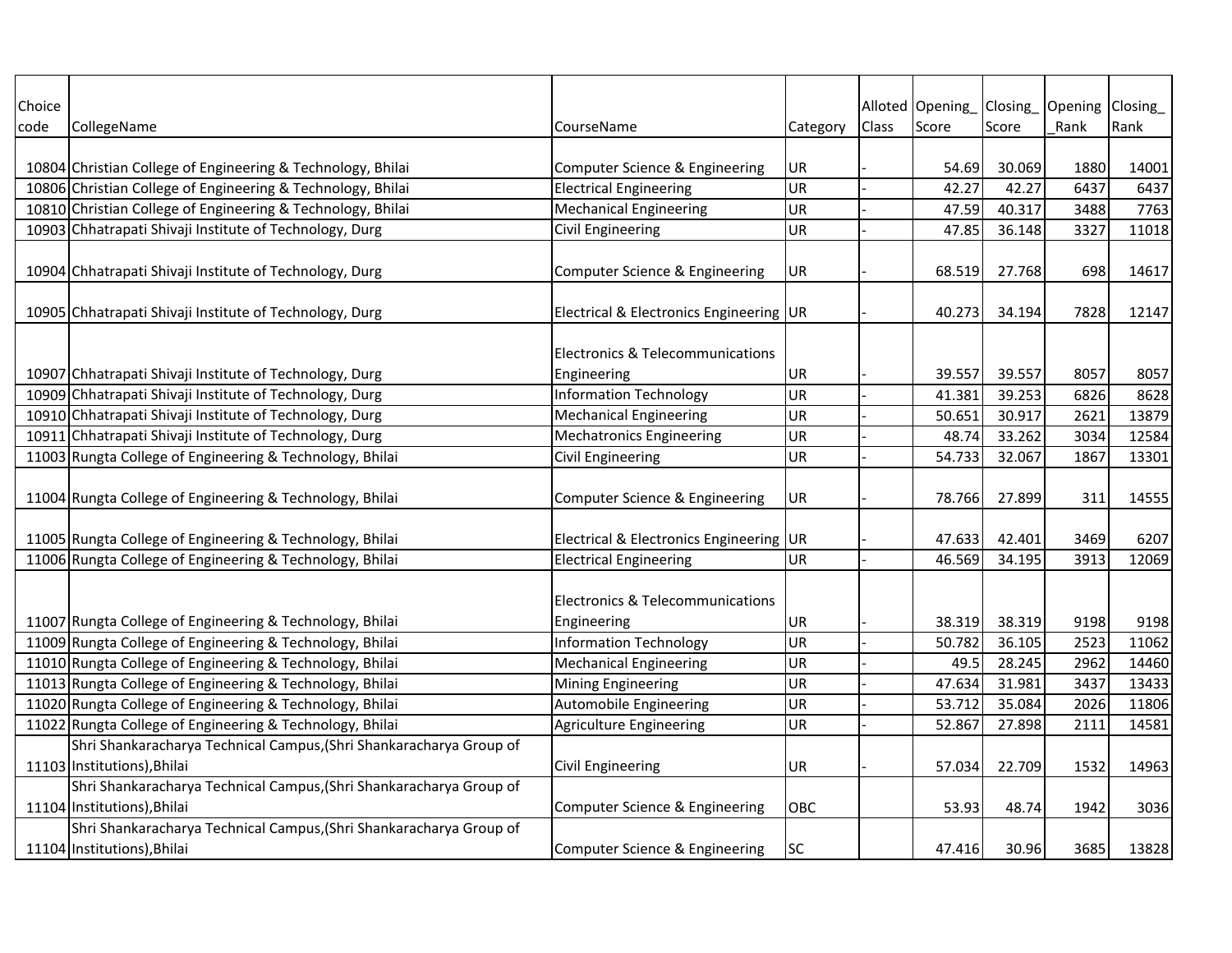| Choice |                                                                         |                                         |            |       | Alloted Opening Closing |        | Opening Closing |       |
|--------|-------------------------------------------------------------------------|-----------------------------------------|------------|-------|-------------------------|--------|-----------------|-------|
| code   | CollegeName                                                             | CourseName                              | Category   | Class | Score                   | Score  | Rank            | Rank  |
|        | Shri Shankaracharya Technical Campus, (Shri Shankaracharya Group of     |                                         |            |       |                         |        |                 |       |
|        | 11104 Institutions), Bhilai                                             | Computer Science & Engineering          | <b>ST</b>  |       | 41.294                  | 34.194 | 7071            | 12146 |
|        | Shri Shankaracharya Technical Campus, (Shri Shankaracharya Group of     |                                         |            |       |                         |        |                 |       |
|        | 11104 Institutions), Bhilai                                             | Computer Science & Engineering          | <b>UR</b>  |       | 82.718                  | 53.972 | 230             | 1929  |
|        | Shri Shankaracharya Technical Campus, (Shri Shankaracharya Group of     |                                         |            |       |                         |        |                 |       |
|        | 11105 Institutions), Bhilai                                             | Electrical & Electronics Engineering UR |            |       | 51.932                  | 32.023 | 2263            | 13375 |
|        | Shri Shankaracharya Technical Campus, (Shri Shankaracharya Group of     |                                         |            |       |                         |        |                 |       |
|        | 11106 Institutions), Bhilai                                             | <b>Electrical Engineering</b>           | UR         |       | 55.927                  | 29.005 | 1668            | 14312 |
|        |                                                                         |                                         |            |       |                         |        |                 |       |
|        | Shri Shankaracharya Technical Campus, (Shri Shankaracharya Group of     | Electronics & Telecommunications        |            |       |                         |        |                 |       |
|        | 11107 Institutions), Bhilai                                             | Engineering                             | UR         |       | 50.782                  | 32.023 | 2534            | 13395 |
|        | Shri Shankaracharya Technical Campus, (Shri Shankaracharya Group of     |                                         |            |       |                         |        |                 |       |
|        | 11109 Institutions), Bhilai                                             | <b>Information Technology</b>           | UR         |       | 53.843                  | 23.903 | 1969            | 14906 |
|        | Shri Shankaracharya Technical Campus, (Shri Shankaracharya Group of     |                                         |            |       |                         |        |                 |       |
|        | 11110 Institutions), Bhilai                                             | <b>Mechanical Engineering</b>           | UR         |       | 53.843                  | 25.01  | 1968            | 14836 |
|        | Shri Shankaracharya Technical Campus, (Shri Shankaracharya Group of     | <b>FASHION AND APPAREL</b>              |            |       |                         |        |                 |       |
|        | 11181 Institutions), Bhilai                                             | <b>ENGINEERING</b>                      | UR         |       | 44.486                  | 34.194 | 4857            | 12145 |
|        |                                                                         |                                         |            |       |                         |        |                 |       |
|        | 11203 Chouksey Engineering College, Lal Khadan, Masturi Road, Bilaspur  | <b>Civil Engineering</b>                | UR         |       | 77.877                  | 26.878 | 336             | 14692 |
|        |                                                                         |                                         |            |       |                         |        |                 |       |
|        | 11204 Chouksey Engineering College, Lal Khadan, Masturi Road, Bilaspur  | Computer Science & Engineering          | UR.        |       | 60.812                  | 30.959 | 1198            | 13873 |
|        |                                                                         |                                         |            |       |                         |        |                 |       |
|        | 11205 Chouksey Engineering College, Lal Khadan, Masturi Road, Bilaspur  | Electrical & Electronics Engineering UR |            |       | 42.488                  | 24.75  | 5955            | 14876 |
|        |                                                                         |                                         |            |       |                         |        |                 |       |
|        |                                                                         | Electronics & Telecommunications        |            |       |                         |        |                 |       |
|        | 11207 Chouksey Engineering College, Lal Khadan, Masturi Road, Bilaspur  | Engineering                             | UR         |       | 29.939                  | 29.939 | 14160           | 14160 |
|        |                                                                         |                                         |            |       |                         |        |                 |       |
|        | 11210 Chouksey Engineering College, Lal Khadan, Masturi Road, Bilaspur  | <b>Mechanical Engineering</b>           | UR         |       | 48.914                  | 30.069 | 2980            | 14000 |
|        |                                                                         |                                         |            |       |                         |        |                 |       |
|        | 11303 Chhattisgarh Institute of Technology, Near Parrinala, Rajnandgaon | <b>Civil Engineering</b>                | UR         |       | 45.419                  | 45.419 | 4502            | 4502  |
|        |                                                                         |                                         |            |       |                         |        |                 |       |
|        | 11304 Chhattisgarh Institute of Technology, Near Parrinala, Rajnandgaon | Computer Science & Engineering          | UR.        |       | 39.165                  | 31.98  | 8800            | 13458 |
|        | 11403 Disha Institute of Management & Technology, Raipur                | <b>Civil Engineering</b>                | <b>UR</b>  |       | 31.133                  | 31.133 | 13612           | 13612 |
|        |                                                                         |                                         |            |       |                         |        |                 |       |
|        | 11405 Disha Institute of Management & Technology, Raipur                | Electrical & Electronics Engineering    | <b>IUR</b> |       | 38.319                  | 34.151 | 9172            | 12217 |
|        | 11410 Disha Institute of Management & Technology, Raipur                | <b>Mechanical Engineering</b>           | UR         |       | 36.149                  | 36.149 | 10936           | 10936 |
|        |                                                                         |                                         |            |       |                         |        |                 |       |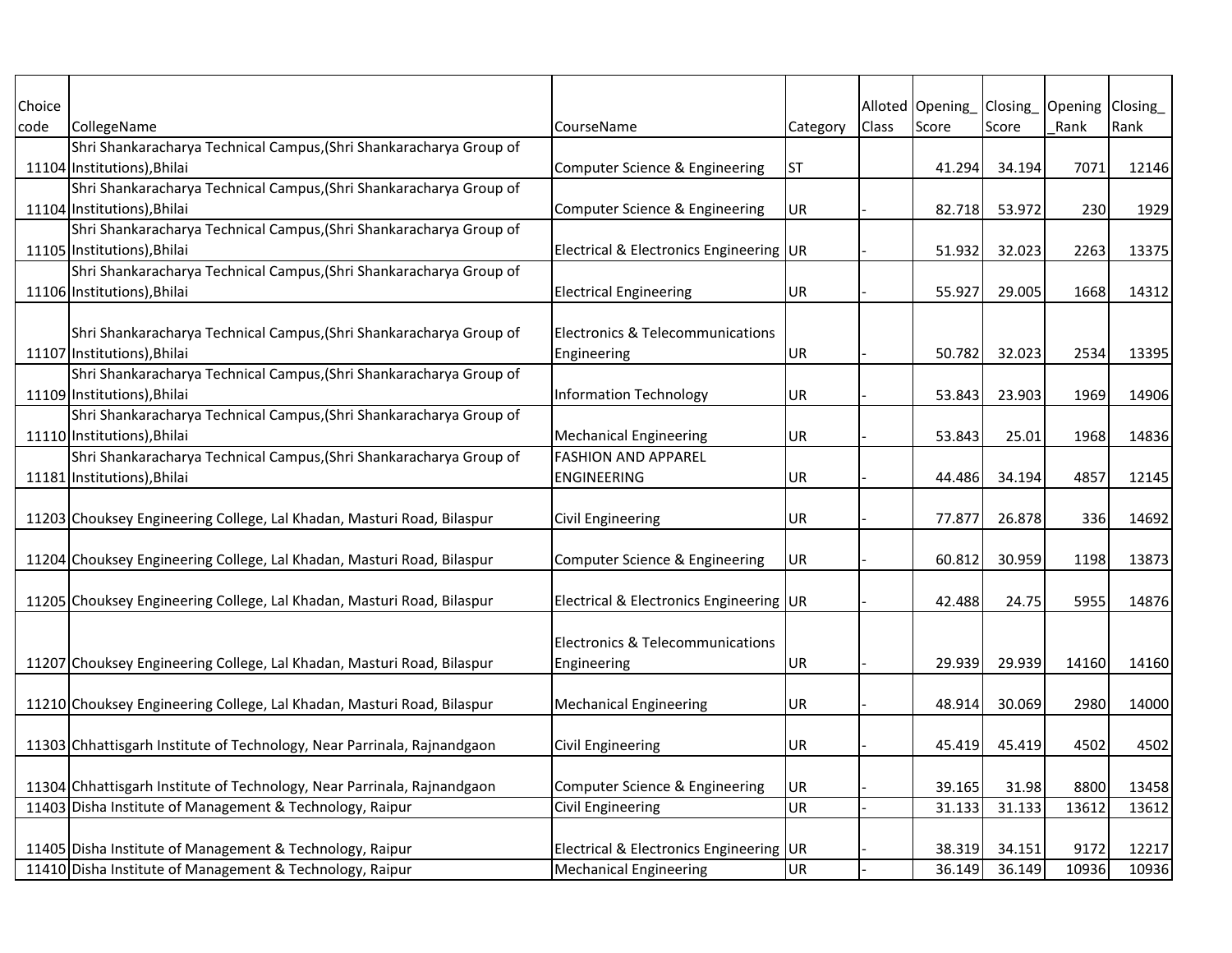| Choice |                                                                        |                                                 |           |       | Alloted Opening   Closing   Opening   Closing |        |       |       |
|--------|------------------------------------------------------------------------|-------------------------------------------------|-----------|-------|-----------------------------------------------|--------|-------|-------|
| code   | CollegeName                                                            | CourseName                                      | Category  | Class | Score                                         | Score  | Rank  | Rank  |
|        | 11411 Disha Institute of Management & Technology, Raipur               | <b>Mechatronics Engineering</b>                 | UR        |       | 53.93                                         | 43.508 | 1943  | 5373  |
|        | 11503 Dr. C.V. Raman Institute of Science & Technology, Kota, Bilaspur | Civil Engineering                               | <b>UR</b> |       | 49.588                                        | 32.914 | 2900  | 13075 |
|        |                                                                        |                                                 |           |       |                                               |        |       |       |
|        | 11504 Dr. C.V. Raman Institute of Science & Technology, Kota, Bilaspur | Computer Science & Engineering                  | UR        |       | 64.091                                        | 35.127 | 937   | 11707 |
|        |                                                                        |                                                 |           |       |                                               |        |       |       |
|        | 11505 Dr. C.V. Raman Institute of Science & Technology, Kota, Bilaspur | <b>Electrical &amp; Electronics Engineering</b> | UR        |       | 60.226                                        | 27.724 | 1209  | 14623 |
|        | 11506 Dr. C.V. Raman Institute of Science & Technology, Kota, Bilaspur | <b>Electrical Engineering</b>                   | <b>UR</b> |       | 41.251                                        | 23.687 | 7123  | 14932 |
|        | 11510 Dr. C.V. Raman Institute of Science & Technology, Kota, Bilaspur | <b>Mechanical Engineering</b>                   | UR        |       | 45.549                                        | 30.96  | 4303  | 13839 |
|        | 11603 MM College of Technology, Raipur                                 | Civil Engineering                               | UR        |       | 44.399                                        | 35.084 | 5052  | 11777 |
|        |                                                                        |                                                 |           |       |                                               |        |       |       |
|        | 11604 MM College of Technology, Raipur                                 | Computer Science & Engineering                  | UR        |       | 46.396                                        | 29.049 | 4071  | 14283 |
|        | 11613 MM College of Technology, Raipur                                 | Mining Engineering                              | <b>UR</b> |       | 51.542                                        | 39.341 | 2454  | 8289  |
|        | 11703 Yugantar Institute of Technology & Management, Rajnandgaon       | Civil Engineering                               | UR        |       | 47.59                                         | 40.404 | 3502  | 7493  |
|        |                                                                        |                                                 |           |       |                                               |        |       |       |
|        | 11704 Yugantar Institute of Technology & Management, Rajnandgaon       | Computer Science & Engineering                  | UR        |       | 39.383                                        | 20.039 | 8262  | 15000 |
|        | 11710 Yugantar Institute of Technology & Management, Rajnandgaon       | <b>Mechanical Engineering</b>                   | UR        |       | 33.086                                        | 33.086 | 12921 | 12921 |
|        | Ashoka Institute of Technology & Management, Gram - Torankatta, Post - |                                                 |           |       |                                               |        |       |       |
|        | 11803 Somni, Rajnandgaon                                               | Civil Engineering                               | UR        |       | 51.672                                        | 15.523 | 2395  | 15035 |
|        | Ashoka Institute of Technology & Management, Gram - Torankatta, Post - |                                                 |           |       |                                               |        |       |       |
|        | 11804 Somni, Rajnandgaon                                               | Computer Science & Engineering                  | OBC       |       | 34.281                                        | 21.819 | 11979 | 14973 |
|        | Ashoka Institute of Technology & Management, Gram - Torankatta, Post - |                                                 |           |       |                                               |        |       |       |
|        | 11804 Somni, Rajnandgaon                                               | Computer Science & Engineering                  | <b>ST</b> |       | 33                                            | 23.817 | 13035 | 14912 |
|        | Ashoka Institute of Technology & Management, Gram - Torankatta, Post - |                                                 |           |       |                                               |        |       |       |
|        | 11804 Somni, Rajnandgaon                                               | Computer Science & Engineering                  | UR        |       | 51.498                                        | 36.105 | 2463  | 11047 |
|        | Ashoka Institute of Technology & Management, Gram - Torankatta, Post - |                                                 |           |       |                                               |        |       |       |
|        | 11806 Somni, Rajnandgaon                                               | <b>Electrical Engineering</b>                   | UR        |       | 54.646                                        | 21.776 | 1890  | 14979 |
|        | Ashoka Institute of Technology & Management, Gram - Torankatta, Post - |                                                 |           |       |                                               |        |       |       |
|        | 11810 Somni, Rajnandgaon                                               | <b>Mechanical Engineering</b>                   | UR        |       | 46.613                                        | 23.947 | 3839  | 14900 |
|        | 12003 Bharti College of Engineering & Technology, Durg                 | Civil Engineering                               | UR        |       | 46.57                                         | 25.814 | 3871  | 14809 |
|        |                                                                        |                                                 |           |       |                                               |        |       |       |
|        | 12004 Bharti College of Engineering & Technology, Durg                 | Computer Science & Engineering                  | UR        |       | 38.103                                        | 31.85  | 9616  | 13517 |
|        | 12006 Bharti College of Engineering & Technology, Durg                 | <b>Electrical Engineering</b>                   | <b>UR</b> |       | 41.381                                        | 41.381 | 6902  | 6902  |
|        | Central College of Engineering & Management, Kabir Nagar, Ring Road    |                                                 |           |       |                                               |        |       |       |
|        | 12103 No. 2, Raipur                                                    | <b>Civil Engineering</b>                        | UR        |       | 42.488                                        | 34.151 | 5948  | 12179 |
|        | Central College of Engineering & Management, Kabir Nagar, Ring Road    |                                                 |           |       |                                               |        |       |       |
|        | 12104 No. 2, Raipur                                                    | Computer Science & Engineering                  | UR        |       | 54.7331                                       | 29.982 | 1860  | 14108 |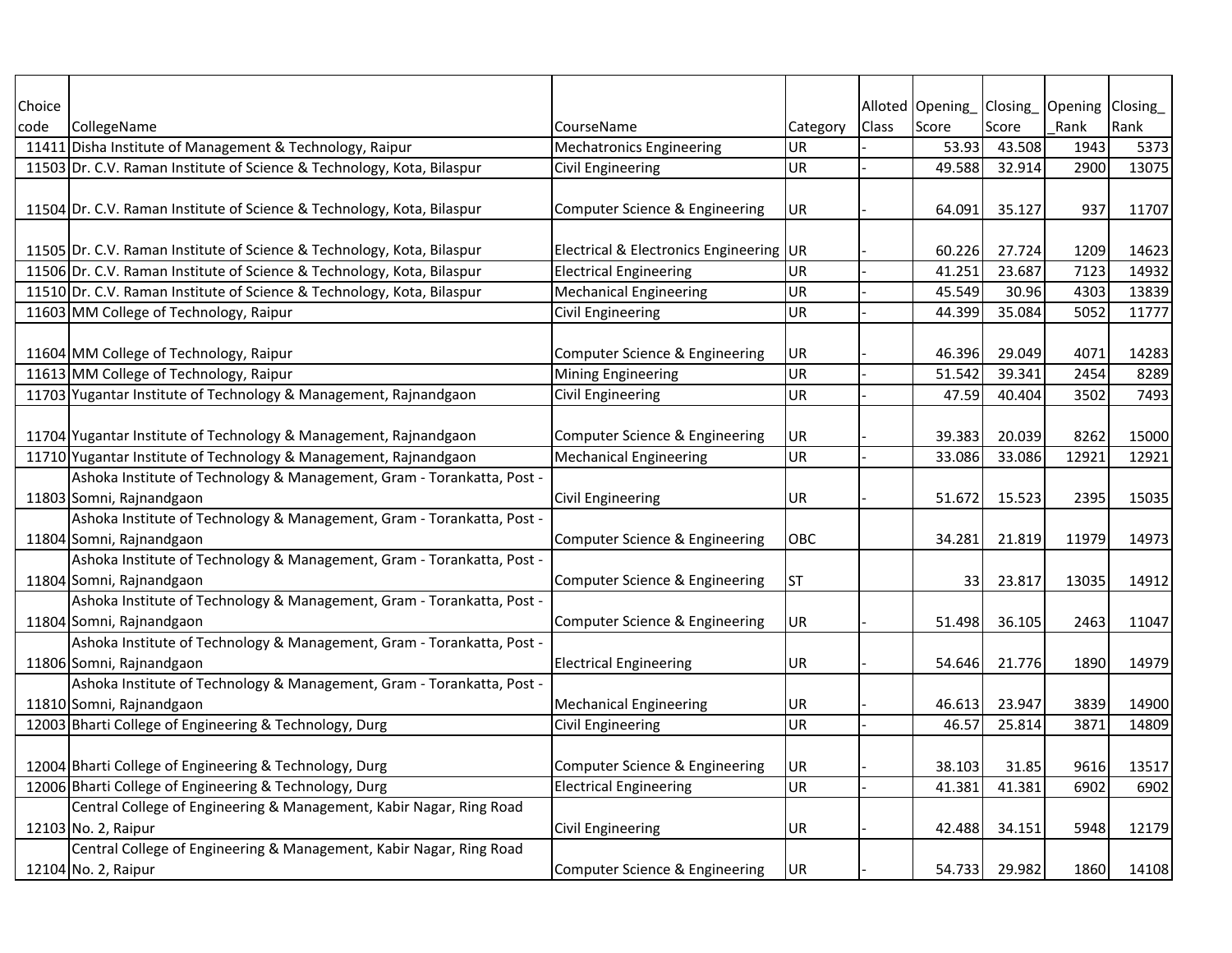| Choice |                                                                                            |                                                 |           |       | Alloted Opening | Closing | Opening Closing |       |
|--------|--------------------------------------------------------------------------------------------|-------------------------------------------------|-----------|-------|-----------------|---------|-----------------|-------|
| code   | CollegeName                                                                                | CourseName                                      | Category  | Class | Score           | Score   | Rank            | Rank  |
|        |                                                                                            |                                                 |           |       |                 |         |                 |       |
|        | Central College of Engineering & Management, Kabir Nagar, Ring Road                        | <b>Electronics &amp; Telecommunications</b>     |           |       |                 |         |                 |       |
|        | 12107 No. 2, Raipur<br>Central College of Engineering & Management, Kabir Nagar, Ring Road | Engineering                                     | UR        |       | 38.276          | 33      | 9236            | 13045 |
|        | 12110 No. 2, Raipur                                                                        | <b>Mechanical Engineering</b>                   | UR        |       | 48.61           | 28.962  | 3148            | 14332 |
|        | 12303 Columbia Institute of Engineering & Technology, Raipur                               | Civil Engineering                               | <b>UR</b> |       | 48.697          | 25.814  | 3047            | 14811 |
|        |                                                                                            |                                                 |           |       |                 |         |                 |       |
|        | 12304 Columbia Institute of Engineering & Technology, Raipur                               | Computer Science & Engineering                  | UR        |       | 40.143          | 40.143  | 8026            | 8026  |
|        |                                                                                            |                                                 |           |       |                 |         |                 |       |
|        | 12305 Columbia Institute of Engineering & Technology, Raipur                               | <b>Electrical &amp; Electronics Engineering</b> | <b>UR</b> |       | 40.404          | 35.215  | 7452            | 11431 |
|        | 12310 Columbia Institute of Engineering & Technology, Raipur                               | <b>Mechanical Engineering</b>                   | <b>UR</b> |       | 44.355          | 27.812  | 5124            | 14609 |
|        |                                                                                            |                                                 |           |       |                 |         |                 |       |
|        | 12404 Garv Institute of Management & Technology, Durg                                      | Computer Science & Engineering                  | UR        |       | 43.378          | 43.378  | 5650            | 5650  |
|        |                                                                                            |                                                 |           |       |                 |         |                 |       |
|        | 12603 J.K. Institute of Engineering, Near Gatora Railway Station, Bilaspur                 | Civil Engineering                               | UR        |       | 47.59           | 18.627  | 3495            | 15022 |
|        |                                                                                            |                                                 |           |       |                 |         |                 |       |
|        | 12604 J.K. Institute of Engineering, Near Gatora Railway Station, Bilaspur                 | Computer Science & Engineering                  | UR        |       | 49.805          | 31.002  | 2724            | 13781 |
|        |                                                                                            |                                                 |           |       |                 |         |                 |       |
|        | 12606 J.K. Institute of Engineering, Near Gatora Railway Station, Bilaspur                 | <b>Electrical Engineering</b>                   | UR        |       | 47.764          | 29.982  | 3348            | 14077 |
|        |                                                                                            | Electronics & Telecommunications                |           |       |                 |         |                 |       |
|        | 12607 J.K. Institute of Engineering, Near Gatora Railway Station, Bilaspur                 | Engineering                                     | UR        |       | 36.192          | 36.192  | 10838           | 10838 |
|        |                                                                                            |                                                 |           |       |                 |         |                 |       |
|        | 12610 J.K. Institute of Engineering, Near Gatora Railway Station, Bilaspur                 | <b>Mechanical Engineering</b>                   | UR        |       | 48.654          | 24.88   | 3077            | 14851 |
|        | 12703 Kruti Institute of Technology & Engineering, Nardaha, Raipur                         | Civil Engineering                               | <b>UR</b> |       | 30.112          | 30.112  | 13987           | 13987 |
|        |                                                                                            |                                                 |           |       |                 |         |                 |       |
|        | 12705 Kruti Institute of Technology & Engineering, Nardaha, Raipur                         | <b>Electrical &amp; Electronics Engineering</b> | <b>UR</b> |       | 38.319          | 38.319  | 9184            | 9184  |
|        | 12803 Lakhmi Chand Institute of Technology, Bilaspur                                       | <b>Civil Engineering</b>                        | <b>UR</b> |       | 52.779          | 22.753  | 2162            | 14958 |
|        |                                                                                            |                                                 |           |       |                 |         |                 |       |
|        | 12804 Lakhmi Chand Institute of Technology, Bilaspur                                       | Computer Science & Engineering                  | UR        |       | 71.319          | 33.001  | 592             | 13002 |
|        | 12806 Lakhmi Chand Institute of Technology, Bilaspur                                       | <b>Electrical Engineering</b>                   | <b>UR</b> |       | 48.828          | 30.46   | 2987            | 13940 |
|        |                                                                                            |                                                 |           |       |                 |         |                 |       |
|        |                                                                                            | <b>Electronics &amp; Telecommunications</b>     |           |       |                 |         |                 |       |
|        | 12807 Lakhmi Chand Institute of Technology, Bilaspur                                       | Engineering                                     | UR        |       | 55.927          | 31.003  | 1667            | 13760 |
|        | 12810 Lakhmi Chand Institute of Technology, Bilaspur                                       | <b>Mechanical Engineering</b>                   | <b>UR</b> |       | 47.59           | 27.899  | 3489            | 14560 |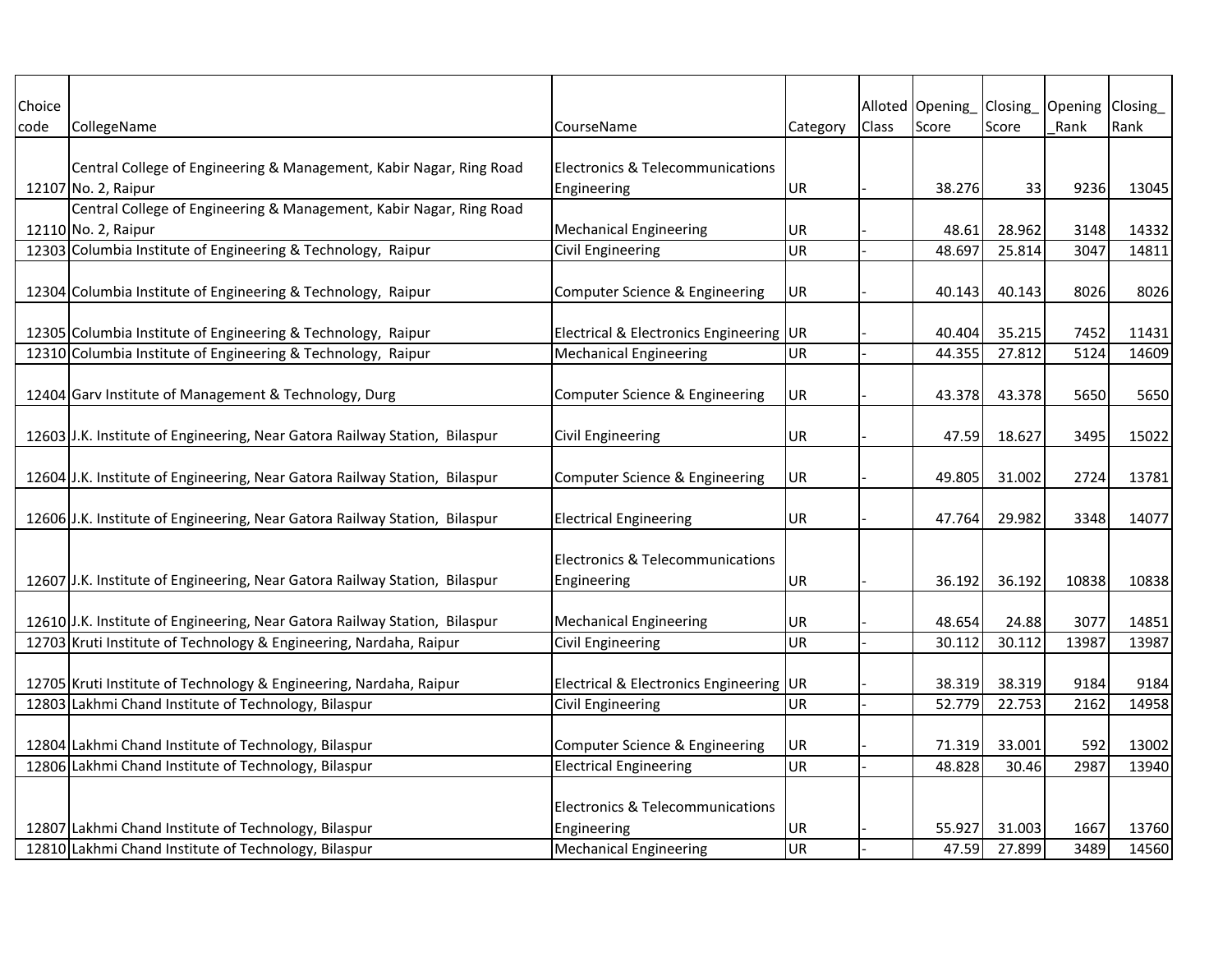| Choice       |                                                                       |                                         |           |              | Alloted Opening_Closing_ |        | Opening Closing |       |
|--------------|-----------------------------------------------------------------------|-----------------------------------------|-----------|--------------|--------------------------|--------|-----------------|-------|
| code         | CollegeName                                                           | CourseName                              | Category  | <b>Class</b> | Score                    | Score  | Rank            | Rank  |
|              | RSR, Rungta College of Engineering & Technology, Kohka Kurud Road,    |                                         |           |              |                          |        |                 |       |
| 13003 Bhilai |                                                                       | Civil Engineering                       | <b>UR</b> |              | 47.59                    | 41.338 | 3505            | 6913  |
|              | RSR, Rungta College of Engineering & Technology, Kohka Kurud Road,    |                                         |           |              |                          |        |                 |       |
| 13004 Bhilai |                                                                       | Computer Science & Engineering          | <b>UR</b> |              | 56.817                   | 34.282 | 1592            | 11974 |
|              | RSR, Rungta College of Engineering & Technology, Kohka Kurud Road,    |                                         |           |              |                          |        |                 |       |
| 13005 Bhilai |                                                                       | Electrical & Electronics Engineering UR |           |              | 31.003                   | 31.003 | 13759           | 13759 |
|              | RSR, Rungta College of Engineering & Technology, Kohka Kurud Road,    |                                         |           |              |                          |        |                 |       |
| 13006 Bhilai |                                                                       | <b>Electrical Engineering</b>           | UR        |              | 48.524                   | 42.488 | 3261            | 5992  |
|              | RSR, Rungta College of Engineering & Technology, Kohka Kurud Road,    |                                         |           |              |                          |        |                 |       |
| 13010 Bhilai |                                                                       | <b>Mechanical Engineering</b>           | UR        |              | 41.511                   | 41.511 | 6536            | 6536  |
|              | Shri Rawatpura Sarkar Institute of Technology, Near Mukthangan,       |                                         |           |              |                          |        |                 |       |
|              | 13403 Champaran Road, New Raipur                                      | <b>Civil Engineering</b>                | UR        |              | 45.463                   | 24.751 | 4450            | 14872 |
|              | Shri Rawatpura Sarkar Institute of Technology, Near Mukthangan,       |                                         |           |              |                          |        |                 |       |
|              | 13404 Champaran Road, New Raipur                                      | Computer Science & Engineering          | UR        |              | 47.373                   | 28.159 | 3692            | 14461 |
|              | Shri Rawatpura Sarkar Institute of Technology, Near Mukthangan,       |                                         |           |              |                          |        |                 |       |
|              | 13406 Champaran Road, New Raipur                                      | <b>Electrical Engineering</b>           | UR.       |              | 43.508                   | 34.063 | 5363            | 12440 |
|              | Shri Rawatpura Sarkar Institute of Technology, Near Mukthangan,       |                                         |           |              |                          |        |                 |       |
|              | 13410 Champaran Road, New Raipur                                      | <b>Mechanical Engineering</b>           | UR        |              | 40.317                   | 40.317 | 7734            | 7734  |
|              | Shri Sankaracharya Institute of Professional Management & Technology, |                                         |           |              |                          |        |                 |       |
|              | 13503 Mujgahan, Raipur                                                | <b>Civil Engineering</b>                | UR        |              | 51.889                   | 19.736 | 2279            | 15004 |
|              | Shri Sankaracharya Institute of Professional Management & Technology, |                                         |           |              |                          |        |                 |       |
|              | 13504 Mujgahan, Raipur                                                | Computer Science & Engineering          | OBC       |              | 43.465                   | 39.47  | 5486            | 8101  |
|              | Shri Sankaracharya Institute of Professional Management & Technology, |                                         |           |              |                          |        |                 |       |
|              | 13504 Mujgahan, Raipur                                                | Computer Science & Engineering          | SC        |              | 35.215                   | 32.958 | 11455           | 13049 |
|              | Shri Sankaracharya Institute of Professional Management & Technology, |                                         |           |              |                          |        |                 |       |
|              | 13504 Mujgahan, Raipur                                                | Computer Science & Engineering          | <b>ST</b> |              | 41.381                   | 34.282 | 6899            | 11948 |
|              | Shri Sankaracharya Institute of Professional Management & Technology, |                                         |           |              |                          |        |                 |       |
|              | 13504 Mujgahan, Raipur                                                | Computer Science & Engineering          | UR        |              | 89.058                   | 43.508 | 143             | 5408  |
|              | Shri Sankaracharya Institute of Professional Management & Technology, |                                         |           |              |                          |        |                 |       |
|              | 13505 Mujgahan, Raipur                                                | Electrical & Electronics Engineering UR |           |              | 53.843                   | 32.327 | 1967            | 13098 |
|              |                                                                       |                                         |           |              |                          |        |                 |       |
|              | Shri Sankaracharya Institute of Professional Management & Technology, | Electronics & Telecommunications        |           |              |                          |        |                 |       |
|              | 13507 Mujgahan, Raipur                                                | Engineering                             | UR        |              | 60.182                   | 32.066 | 1217            | 13307 |
|              | Shri Sankaracharya Institute of Professional Management & Technology, |                                         |           |              |                          |        |                 |       |
|              | 13509 Mujgahan, Raipur                                                | <b>Information Technology</b>           | UR        |              | 49.762                   | 30.026 | 2747            | 14047 |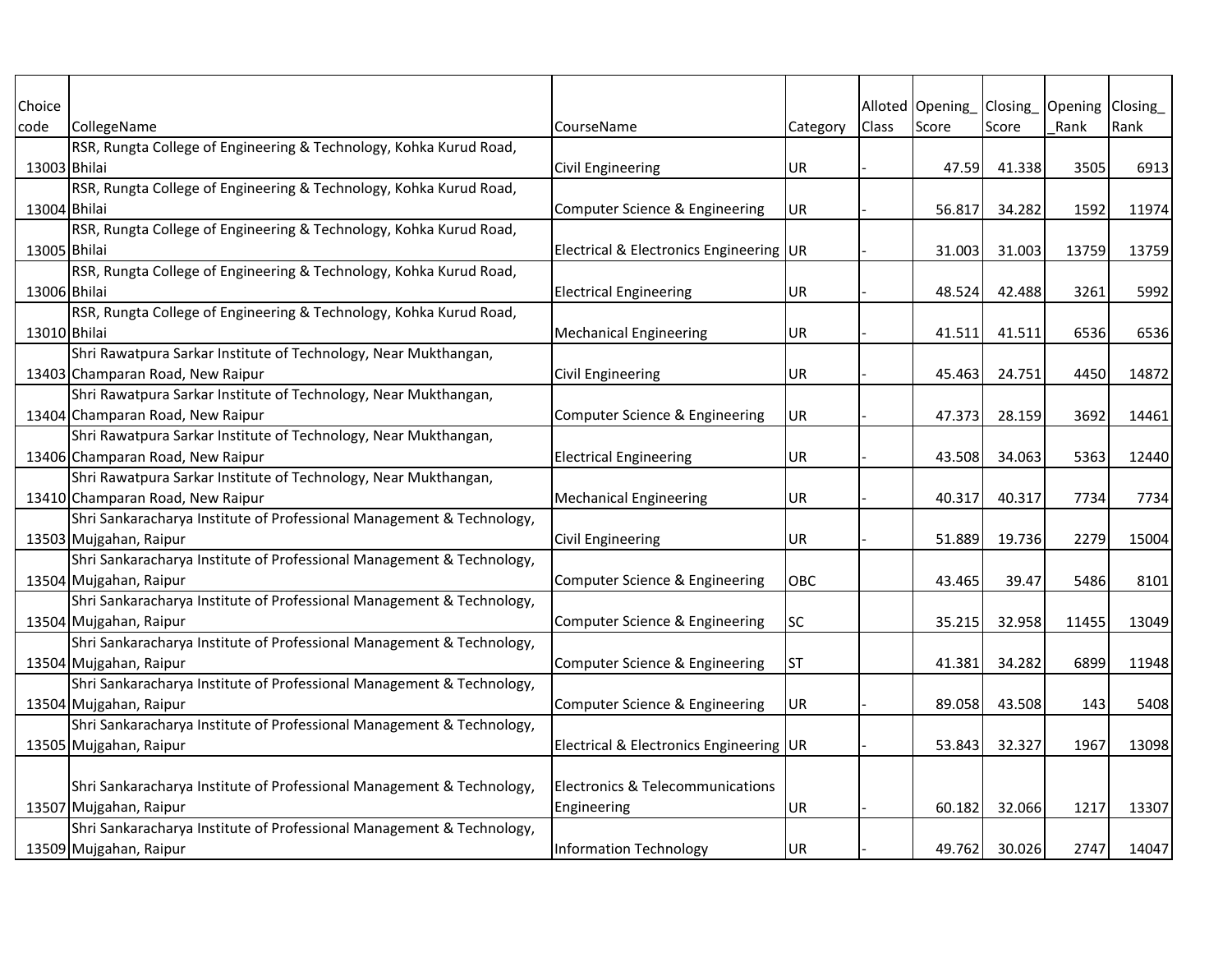| Choice |                                                                               |                                             |          |       | Alloted Opening | Closing | Opening Closing |       |
|--------|-------------------------------------------------------------------------------|---------------------------------------------|----------|-------|-----------------|---------|-----------------|-------|
| code   | CollegeName                                                                   | CourseName                                  | Category | Class | Score           | Score   | Rank            | Rank  |
|        | Shri Sankaracharya Institute of Professional Management & Technology,         |                                             |          |       |                 |         |                 |       |
|        | 13510 Mujgahan, Raipur                                                        | <b>Mechanical Engineering</b>               | UR       |       | 68.129          | 26.835  | 731             | 14710 |
|        | Shri Shankaracharya Technical Campus, (Shri Shankaracharya Engineering        |                                             |          |       |                 |         |                 |       |
|        | 13703 College), Bhilai                                                        | <b>Civil Engineering</b>                    | UR       |       | 55.711          | 29.005  | 1737            | 14326 |
|        | Shri Shankaracharya Technical Campus, (Shri Shankaracharya Engineering        |                                             |          |       |                 |         |                 |       |
|        | 13704 College), Bhilai                                                        | Computer Science & Engineering              | UR       |       | 66.349          | 22.753  | 812             | 14960 |
|        | Shri Shankaracharya Technical Campus, (Shri Shankaracharya Engineering        |                                             |          |       |                 |         |                 |       |
|        | 13705 College), Bhilai                                                        | Electrical & Electronics Engineering UR     |          |       | 64.091          | 41.337  | 940             | 7018  |
|        | Shri Shankaracharya Technical Campus, (Shri Shankaracharya Engineering        |                                             |          |       |                 |         |                 |       |
|        | 13706 College), Bhilai                                                        | <b>Electrical Engineering</b>               | UR       |       | 54.776          | 31.893  | 1852            | 13505 |
|        | Shri Shankaracharya Technical Campus, (Shri Shankaracharya Engineering        |                                             |          |       |                 |         |                 |       |
|        | 13709 College), Bhilai                                                        | <b>Information Technology</b>               | UR       |       | 48.653          | 37.3    | 3123            | 9829  |
|        | Shri Shankaracharya Technical Campus, (Shri Shankaracharya Engineering        |                                             |          |       |                 |         |                 |       |
|        | 13710 College), Bhilai                                                        | <b>Mechanical Engineering</b>               | UR       |       | 48.654          | 36.148  | 3100            | 11023 |
|        | 13903 Bhilai Institute of Technology, Kendri, Distt. Raipur                   | <b>Civil Engineering</b>                    | UR       |       | 50.694          | 32.914  | 2600            | 13081 |
|        |                                                                               |                                             |          |       |                 |         |                 |       |
|        | 13904 Bhilai Institute of Technology, Kendri, Distt. Raipur                   | Computer Science & Engineering              | OBC      |       | 44.486          | 36.148  | 4855            | 11024 |
|        |                                                                               |                                             |          |       |                 |         |                 |       |
|        | 13904 Bhilai Institute of Technology, Kendri, Distt. Raipur                   | <b>Computer Science &amp; Engineering</b>   | SC       |       | 44.443          | 41.467  | 4938            | 6605  |
|        |                                                                               |                                             |          |       |                 |         |                 |       |
|        | 13904 Bhilai Institute of Technology, Kendri, Distt. Raipur                   | <b>Computer Science &amp; Engineering</b>   | ST       |       | 43.335          | 37.212  | 5706            | 10097 |
|        |                                                                               |                                             |          |       |                 |         |                 |       |
|        | 13904 Bhilai Institute of Technology, Kendri, Distt. Raipur                   | Computer Science & Engineering              | UR       |       | 76.64           | 44.528  | 375             | 4852  |
|        |                                                                               |                                             |          |       |                 |         |                 |       |
|        | 13905 Bhilai Institute of Technology, Kendri, Distt. Raipur                   | Electrical & Electronics Engineering UR     |          |       | 52.735          | 24.838  | 2193            | 14852 |
|        |                                                                               |                                             |          |       |                 |         |                 |       |
|        |                                                                               | <b>Electronics &amp; Telecommunications</b> |          |       |                 |         |                 |       |
|        | 13907 Bhilai Institute of Technology, Kendri, Distt. Raipur                   | Engineering                                 | UR       |       | 43.552          | 31.98   | 5317            | 13466 |
|        | 13910 Bhilai Institute of Technology, Kendri, Distt. Raipur                   | <b>Mechanical Engineering</b>               | UR       |       | 49.501          | 25.944  | 2947            | 14767 |
|        | Chhattisgarh Engineering College, Borsi-Dhanora Road, In front of St.         |                                             |          |       |                 |         |                 |       |
|        | 14203 Xaviour School, Dhanora, Durg                                           | Civil Engineering                           | UR       |       | 45.636          | 29.809  | 4218            | 14228 |
|        | Chhattisgarh Engineering College, Borsi-Dhanora Road, In front of St.         |                                             |          |       |                 |         |                 |       |
|        | 14204 Xaviour School, Dhanora, Durg                                           | Computer Science & Engineering              | UR.      |       | 35.215          | 35.215  | 11428           | 11428 |
|        |                                                                               |                                             |          |       |                 |         |                 |       |
|        | 14303 Shri Shankaracharya Institute of Engineering & Technology, Khapri, Durg | <b>Civil Engineering</b>                    | UR.      |       | 44.529          | 36.192  | 4788            | 10841 |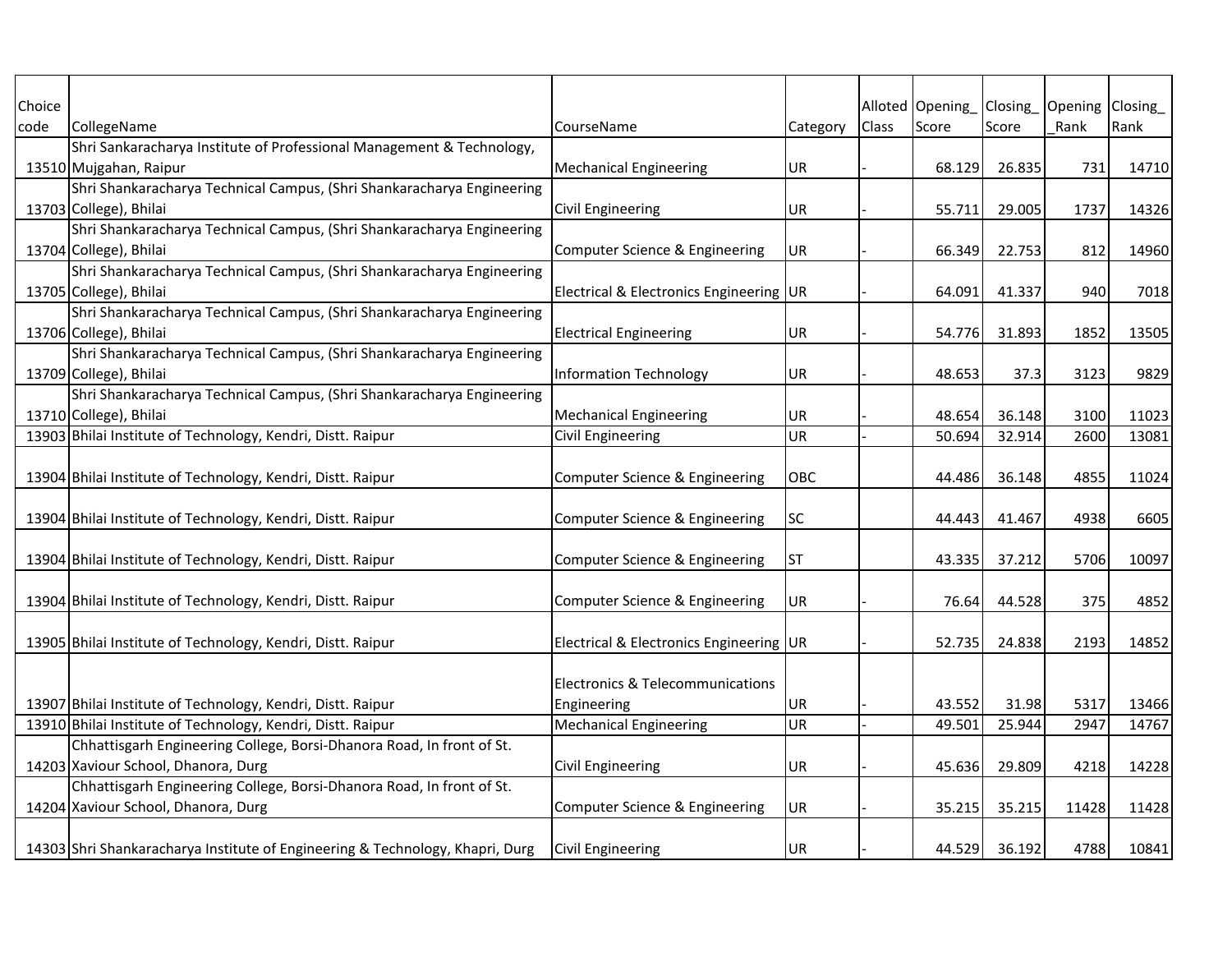| Choice<br>code | CollegeName                                                                   | CourseName                     | Category  | <b>Class</b> | Alloted Opening<br>Score | Closing<br>Score | Opening Closing<br>Rank | Rank  |
|----------------|-------------------------------------------------------------------------------|--------------------------------|-----------|--------------|--------------------------|------------------|-------------------------|-------|
|                |                                                                               |                                |           |              |                          |                  |                         |       |
|                | 14304 Shri Shankaracharya Institute of Engineering & Technology, Khapri, Durg | Computer Science & Engineering | UR        |              | 58.229                   | 32.11            | 1388                    | 13250 |
|                | 14306 Shri Shankaracharya Institute of Engineering & Technology, Khapri, Durg | <b>Electrical Engineering</b>  | UR        |              | 43.508                   | 43.508           | 5357                    | 5357  |
|                |                                                                               |                                |           |              |                          |                  |                         |       |
|                | 14310 Shri Shankaracharya Institute of Engineering & Technology, Khapri, Durg | <b>Mechanical Engineering</b>  | UR        |              | 57.077                   | 32.154           | 1521                    | 13169 |
|                | Professional Institute of Engineering and Technology, Murra, Tah - Tilda,     |                                |           |              |                          |                  |                         |       |
| 14603 Raipur   |                                                                               | <b>Civil Engineering</b>       | UR        |              | 26.834                   | 26.834           | 14711                   | 14711 |
|                | Professional Institute of Engineering and Technology, Murra, Tah - Tilda,     |                                |           |              |                          |                  |                         |       |
| 14604 Raipur   |                                                                               | Computer Science & Engineering | UR        |              | 70.169                   | 37.212           | 641                     | 10125 |
|                | Professional Institute of Engineering and Technology, Murra, Tah - Tilda,     |                                |           |              |                          |                  |                         |       |
| 14610 Raipur   |                                                                               | <b>Mechanical Engineering</b>  | <b>UR</b> |              | 37.386                   | 37.386           | 9719                    | 9719  |
|                | Rungta College of Engineering & Technology, Behind Nandan Van, Veer           |                                |           |              |                          |                  |                         |       |
|                | 14903 Savarkar Nagar, Ward No.- 1, Raipur                                     | <b>Civil Engineering</b>       | UR        |              | 23.686                   | 23.686           | 14938                   | 14938 |
|                | Rungta College of Engineering & Technology, Behind Nandan Van, Veer           |                                |           |              |                          |                  |                         |       |
|                | 14904 Savarkar Nagar, Ward No.- 1, Raipur                                     | Computer Science & Engineering | UR        |              | 59.965                   | 31.177           | 1252                    | 13543 |
|                | Rungta College of Engineering & Technology, Behind Nandan Van, Veer           |                                |           |              |                          |                  |                         |       |
|                | 14906 Savarkar Nagar, Ward No.- 1, Raipur                                     | <b>Electrical Engineering</b>  | UR        |              | 46.439                   | 42.706           | 4053                    | 5815  |
|                | Rungta College of Engineering & Technology, Behind Nandan Van, Veer           |                                |           |              |                          |                  |                         |       |
|                | 14910 Savarkar Nagar, Ward No.- 1, Raipur                                     | <b>Mechanical Engineering</b>  | UR        |              | 37.255                   | 37.255           | 10065                   | 10065 |
|                | Rungta College of Engineering & Technology, Behind Nandan Van, Veer           |                                |           |              |                          |                  |                         |       |
|                | 14920 Savarkar Nagar, Ward No.- 1, Raipur                                     | Automobile Engineering         | UR        |              | 52.823                   | 39.47            | 2124                    | 8090  |
|                | Vishwavidyalaya Engineering College, Lakhanpur, Ambikapur (Sarguja            |                                |           |              |                          |                  |                         |       |
|                | 16403 vishwavidyalaya)                                                        | <b>Civil Engineering</b>       | OBC       |              | 40.274                   | 33.174           | 7792                    | 12700 |
|                | Vishwavidyalaya Engineering College, Lakhanpur, Ambikapur (Sarguja            |                                |           |              |                          |                  |                         |       |
|                | 16403 vishwavidyalaya)                                                        | <b>Civil Engineering</b>       | <b>SC</b> |              | 39.253                   | 36.322           | 8643                    | 10576 |
|                | Vishwavidyalaya Engineering College, Lakhanpur, Ambikapur (Sarguja            |                                |           |              |                          |                  |                         |       |
|                | 16403 vishwavidyalaya)                                                        | <b>Civil Engineering</b>       | <b>SC</b> | <b>FEM</b>   | 38.189                   | 36.235           | 9456                    | 10768 |
|                | Vishwavidyalaya Engineering College, Lakhanpur, Ambikapur (Sarguja            |                                |           |              |                          |                  |                         |       |
|                | 16403 vishwavidyalaya)                                                        | <b>Civil Engineering</b>       | <b>ST</b> |              | 39.34                    | 27.811           | 8406                    | 14610 |
|                | Vishwavidyalaya Engineering College, Lakhanpur, Ambikapur (Sarguja            |                                |           |              |                          |                  |                         |       |
|                | 16403 vishwavidyalaya)                                                        | <b>Civil Engineering</b>       | <b>ST</b> | FEM          | 40.144                   | 35.172           | 8009                    | 11536 |
|                | Vishwavidyalaya Engineering College, Lakhanpur, Ambikapur (Sarguja            |                                |           |              |                          |                  |                         |       |
|                | 16403 vishwavidyalaya)                                                        | <b>Civil Engineering</b>       | UR        |              | 53.8                     | 40.578           | 1984                    | 7249  |
|                | Vishwavidyalaya Engineering College, Lakhanpur, Ambikapur (Sarguja            |                                |           |              |                          |                  |                         |       |
|                | 16403 vishwavidyalaya)                                                        | <b>Civil Engineering</b>       | UR        | FEM          | 51.542                   | 43.465           | 2453                    | 5507  |